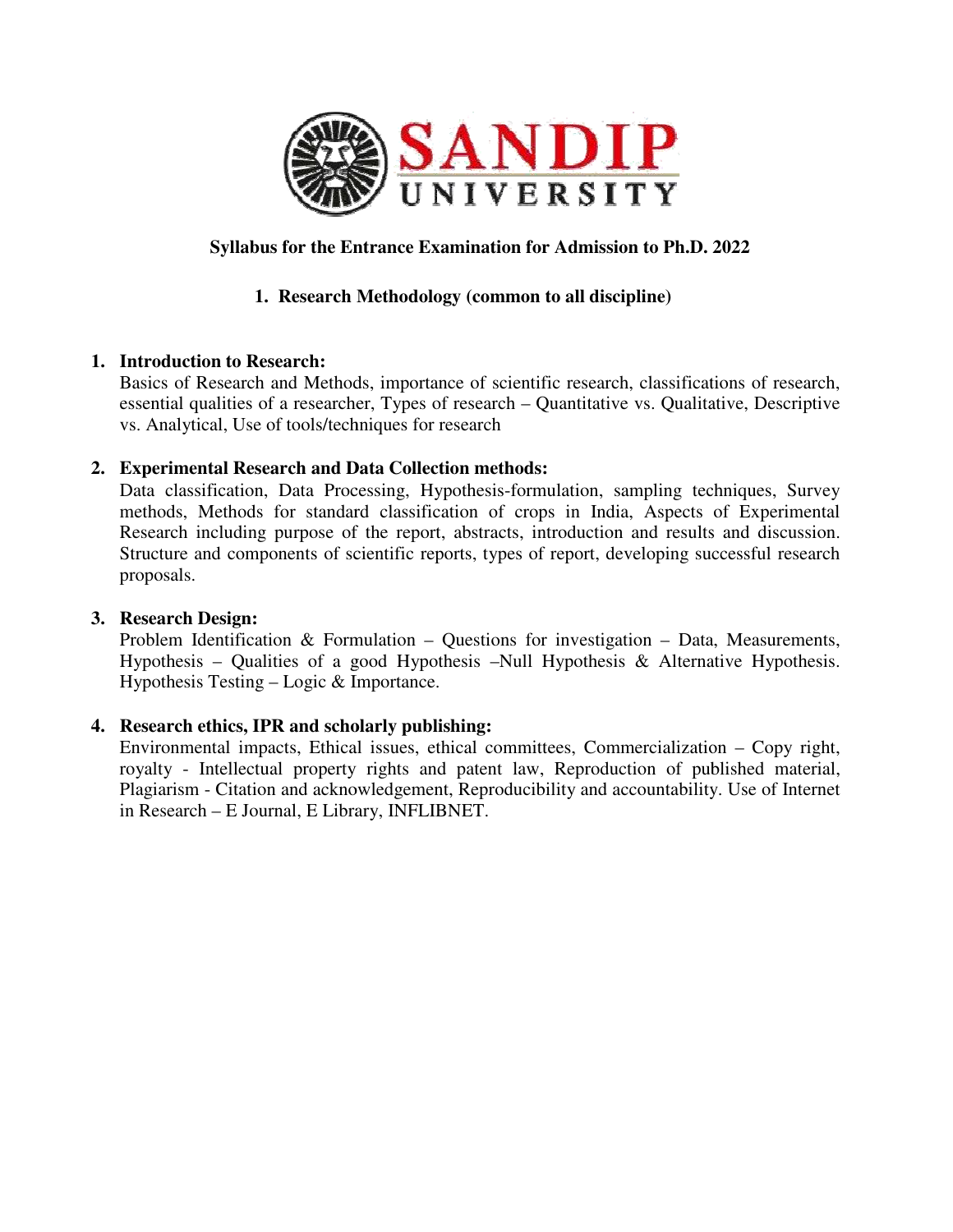# **2. COSMETIC SCIENCE**

## **1-**SKINCARE COSMETICS

Introduction, raw material, preformulation aspect, formulations ,properties, stability and evaluation of

Moisturizers, Sunscreens, Men's cosmetics, Colored make up preparations, Powders

## **2-**HAIRCARE COSMETICS

Introduction, raw material, preformulation aspect, formulations, properties, stability and evaluation of

# Hair oils, Hair tonics, Shampoo, Hair conditioners, hair dyes and hair colorants.

# **3-**NATURAL COSMETICS AND NUTRACEUTICALS

Introduction. Source, Chemical constituents, cosmetic uses, formulation and evaluation of Curcuma Longa, Bacopa Moneirra, Gymnema sylvestre ,Asparagus Racemosa ,Boswellia Serrata, Green coffee ,Rose essential oil, Ylang Ylang essential Oil

# **4-**STABILITY STUDIES OF COSMETICS

Introduction, Freeze thaw cyclical test, Photostability test, Centrifugal separation method, vibration test, Drop test, Load test, Friction test .Stability problems related to Scale up processes.

## **5-** Green chemistry

Principles of green chemistry and its application in cosmetics. Silicone alternatives in haircare, Parabens alternative in Skincare.

**6-** Nanotechnology Types of microencapsulation, Review of recent nanotechnologies used in cosmetic Science.

## **7-**SKIN SENSITIZATION AND SENSITIVITY TESTING

Patch test, Repeated insult patch test ,Photopatch test, Draize eye irritation test

**8-** Review of recent patents in natural raw materials, Nanotechnology, Skincare ,Haircare

**9-** Review of recent regulatory affairs in Cosmetics.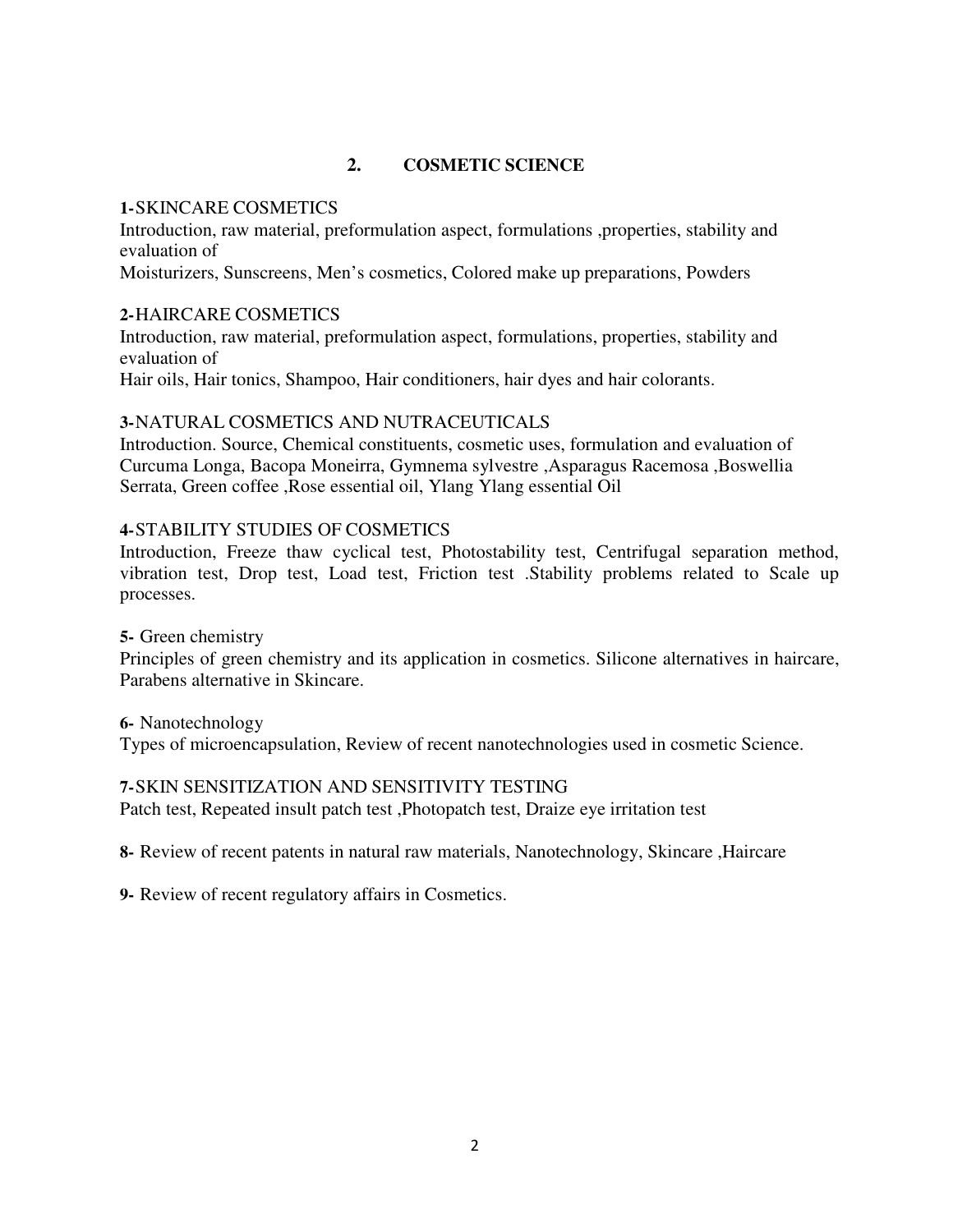#### **3. Botany**

- **1. Biodiversity and Taxonomy:** Identification, Nomenclature and classification. Taxonomic literature, Evolutionary trends and variations, ICN, phylogenetic classifications, species concepts, speciation, Biosystematics, Paleobotany. DNA finger printing, numerical taxonomy, Biodiversity, Magnitude and distribution of biodiversity, economic value, conservation strategies
- **2. Biochemistry:** Structures and Metabolism of Carbohydrates, Lipids, Proteins, Nucleic acid, Enzymes, Enzyme kinetics
- **3. Cell and Molecular Biology:** Organization of plant cell and chloroplast, mitochondria, Golgi complex, Nucleus, Ribosome's, ER,Cell wall, Cell membrane, vacuoles, cytoskeleton, Totipotency differentiation and cell death, cell cycle, apoptosis, , signal transduction in cells. Chromosome organization, DNA replication and repair, Chromatin organization, protein synthesis, transcriptional and translational regulation, Protein targeting.
- **4.** I**nheritance Biology**: Mendelian genetics, concept of gene, Linkage and recombination, genetic mapping, extra chromosomal inheritance, chromosome banding, FISH and GISH, crossing over, recombination, 3 point test cross, tetrad analysis in Yeast and *Neurospora*.
- **5. Plant Breeding:** Selection Mass and Pure line selection, hybridization Backcross and Test cross, Heterosis breeding, Mutation breeding, role of polyploidy in plant breeding, genetically engineered plants.
- **6. Plant Physiology**: Water relations and membrane transport, photosynthesis and respiration, nitrogen metabolism, hormones, Stress physiology and tolerance mechanisms, strategies used for development of stress resistant / tolerant plants.
- **7. Development:** Vegetative and reproductive development in plants, organization of plant structures, Regulation of plant development by intrinsic and extrinsic factors.
- **8. Ecology:** Ecosystem- structure, types and functions, Ecological succession, habitat, biomes, Biomes, population ecology, plant interactions, phytogeography, endemism, RET species, IUCN categories, Ecological modelling Niche, evolution and co-evolution, Pollution ecology, Pollution indicator organisms, restoration ecology with reference to plants and microbes, Environmental Impact Assessment, Ecotoxicology, sewage treatment, carbon sequestration. National and International conventions and laws for protection and conservation of biological resources.
- **9. Plant Biotechnology:** Plant tissue culture techniques, Micro-propagation, cell, tissue andorgan culture, Elicitation and secondary metabolites production. Genetic Engineering, Gene libraries, DNA sequencing.
- **10. Bioprospecting**: Ethno botany, types of Bioprospecting, Phytochemicals used in aroma, flavour and medicines, plant resources and natural products, Exploration of lower and higher plant for standardization of herbal medicines as per US-FDA.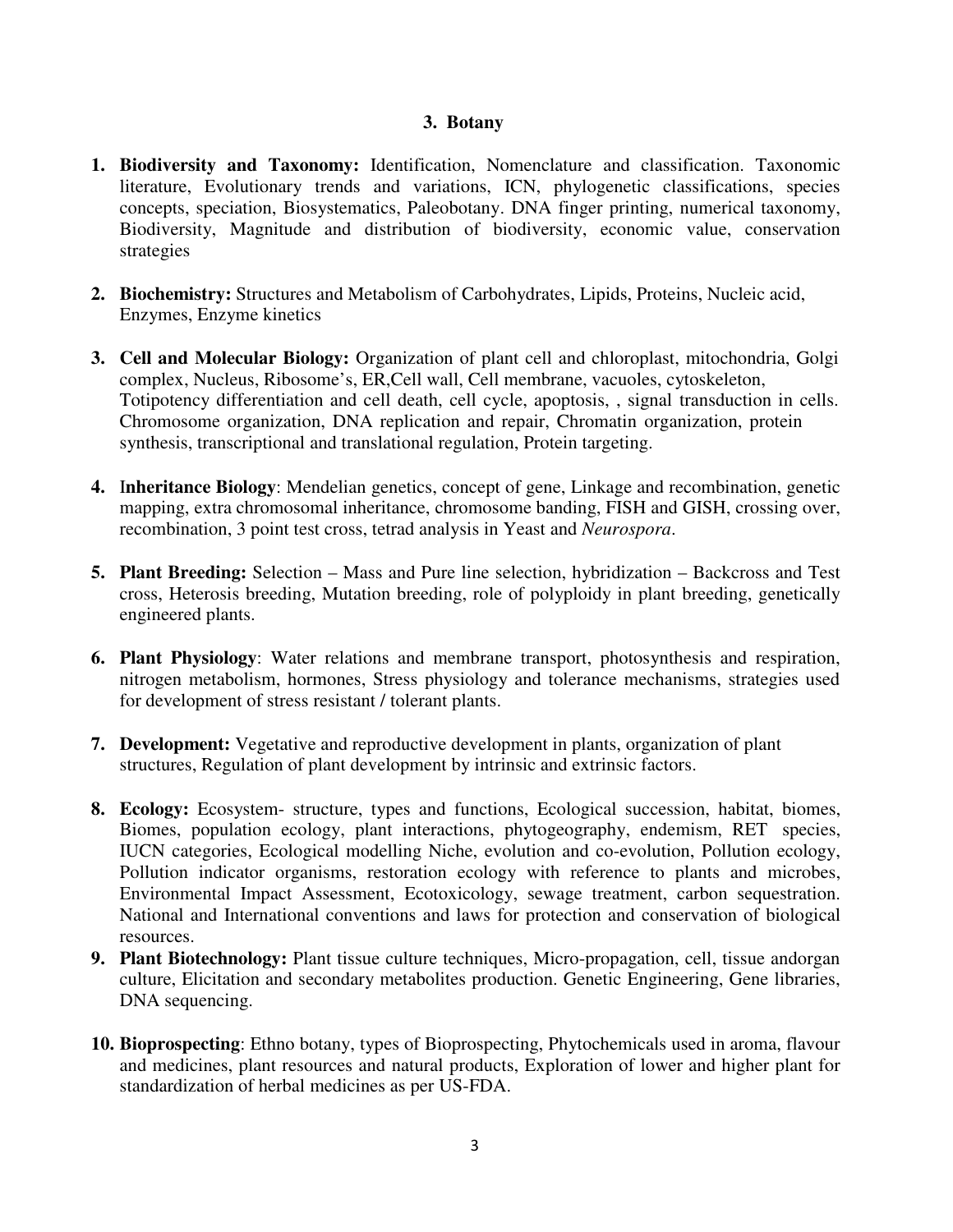- **11. Tools and Techniques:** Microscopy**,** Microtomy, Chromatography, Electrophoresis, Centrifugation, Radioactive techniques, Spectroscopy, SEM and TEM.
- **12. Biostatistics and Bioinformatics:** Experimental Design Completely Randomized Block and Factorial Experimental Design. Analysis of variance, Populations and samples, Graphical representation of data, frequency distribution, central tendency and dispersion, Introduction to databases and retrieving information from databases, Molecular tools in protein and nucleotide sequence analysis.

## **4. Chemistry**

# **1: Inorganic Chemistry**

- a) Chemical periodicity
- b) Structure and bonding in homo- and heteronuclear molecules (VSEPR)
- c) Concepts of acids and bases,
- d) Main group elements and their compounds.
- e) Transition elements and coordination compounds.
- f) Organometallic compounds: synthesis, bonding and structure, and reactivity. applications.
- g) Analytical chemistry- Chromatography, Spectroscopic, Electro-analytical techniques
- h) Bioinorganic chemistry
- i) Nuclear chemistry

## **2: Physical Chemistry**:

- a) Atomic Structure
- b) Basic principles of quantum mechanics: Postulates; operators
- c) Chemical bonding in diatomics;
- d) Chemical applications of group theory
- e) Molecular spectroscopy: IR and Raman and its application.
- f) Chemical thermodynamics
- g) Physical Photochemistry
- h) Electrochemistry
- i) Chemical kinetics
- j) Colloids and surfaces.
- k) Solid state: Crystal structures; Bragg's law and applications; band structure of solids.

# **3: Organic Chemistry**

- a) IUPAC nomenclature of organic molecules.
- b) Stereochemistry: Nomenclature
- c) Aromaticity: Aromatic, Non-aromatic, Antiaromatic.
- d) Organic reactive intermediates.
- e) Organic reaction mechanisms: addition, elimination and substitution reactions with electrophilic, nucleophilic or radical species.
- f) Common named reactions and rearrangements.
- g) Organic transformations and reagents: oxidizing and reducing agents.
- h) Pericyclic reactions electrocyclisation, cycloaddition, sigmatropic rearrangements.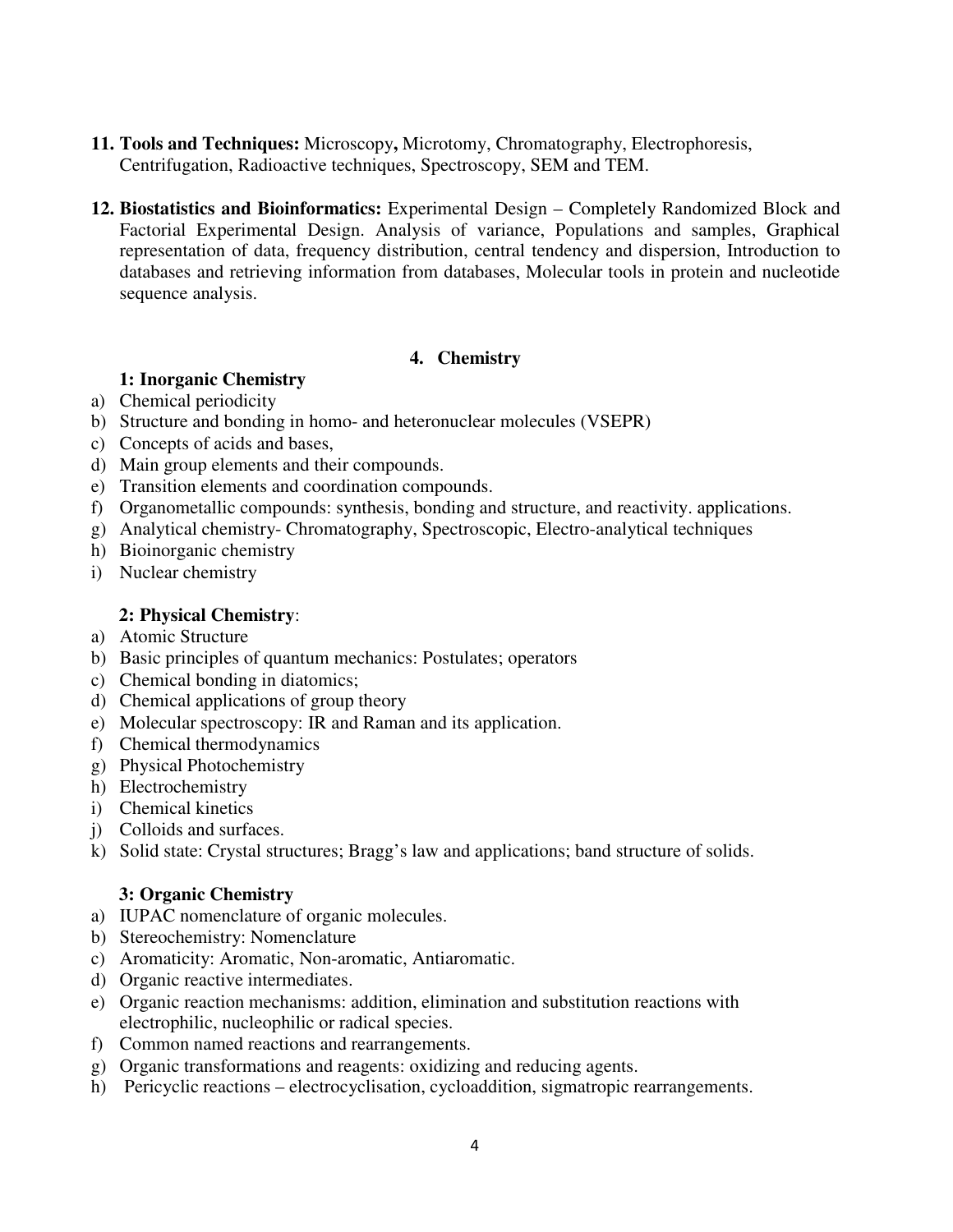- i) Chemistry of Biomacromolecules: Carbohydrates, proteins, fatty acids, nucleic acids,
- j) Organic Spectroscopy: IR, UV-Vis,  ${}^{1}H \& {}^{13}C$  NMR and Mass spectroscopic techniques.

# **4: Interdisciplinary topics**

- a) Chemistry in nanoscience
- b) Green chemistry and Environmental chemistry
- c) Medicinal chemistry.

# **5. PHYSICS**

**1. Mathematical Physics and Numerical Analysis:** Curve fitting, data analysis, Probability theory. Vector algebra and vector calculus. Linear algebra, Matrices. Linear differential equations. Fourier series, Fourier transforms Elementary complex analysis.

**2. Classical Mechanics:** Newton's laws, Lagrangian and Hamiltonian formalisms. Symmetries and conservation laws, Motion in the central field of force. Collision and scattering, Mechanics of system of particles. Rigid body dynamics. Non-inertial frames and pseudo forces. Small oscillations and normal modes. Wave equation, phase velocity, group velocity, dispersion.

**3. Electromagnetics:** Laplace and Poisson equations, Ampere's theorem, Biot-Savart Law, electromagnetic induction. Maxwell's equation Scalar and vector potentials. Reflection and refraction, dispersion, Rectangular wave guides.

**4. Quantum Mechanics:** Wave-particle duality. Heisenberg's Uncertainty Principle. Schrodinger equation. Particle moving in a one-dimensional potential. Orbital angular momentum. Motion in a central potential symmetry conservation laws and degeneracy. Operator formalism of quantum mechanics. Angular momenta algebra, spin. Addition of angular momenta.

**5. Thermodynamics and Statistical Physics:** Chemical potential, phase equilibria. Phase space, Microstates and macrostates. Ensembles. Partition function, Free energy and connection with thermodynamic quantities. Classical and quantum statistics. Degenerate electron gas, Blackbody radiation and Planck's distribution law.

# **7. Electronics:**

Semiconductor devices (diodes, junctions, transistors, field effect devices, homo- and heterojunction devices), device structure, device characteristics, frequency dependence and applications. Optoelectronic devices (solar cells, photo-detectors, LEDs).

# **8. Atomic and Molecular Physics:**

Quantum states of an electron in an atom. Electron spin. Spectrum of hydrogen, helium and alkali atom. Lasers: spontaneous and stimulated emission, Einstein A & B coefficients. Optical pumping, population inversion, rate equation. Modes of resonators and coherence length.

# **9. Condensed Matter Physics:**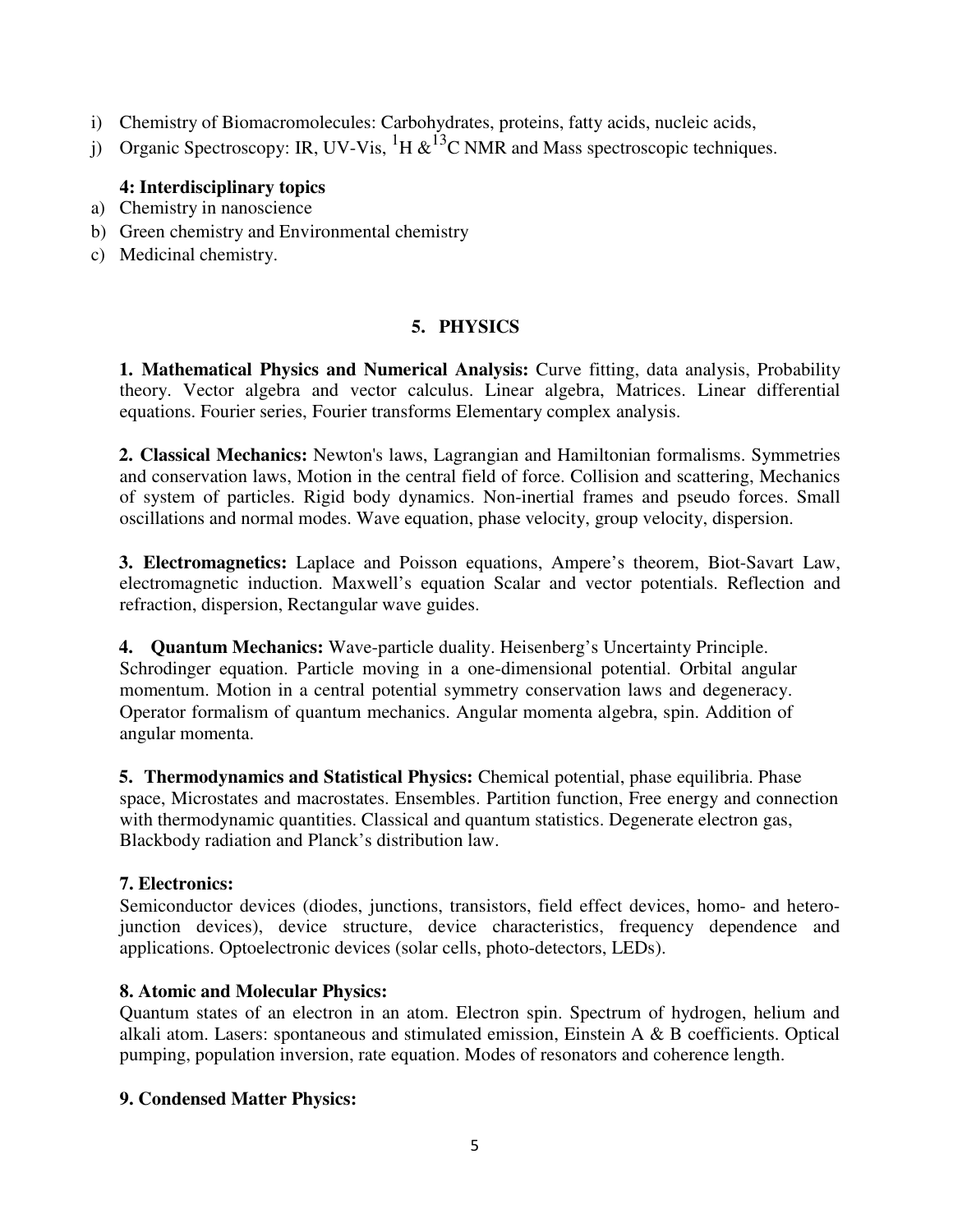Bravais lattices. Reciprocal lattice. Bonding of solids. Phonons, lattice specific heat. Drude model of electrical and thermal conductivity. Hall Effect. Electron motion in a periodic potential, band theory of solids: metals, insulators and semiconductors.

## **10. Nuclear and Particle Physics:**

Nuclear size, shape and charge distribution, spin and parity. Binding energy, Semiempirical mass formula, liquid drop model. Shell model. Elementary ideas of alpha, beta and gamma decays and their selection rules. Fission and fusion. Nuclear reactions, reaction mechanism.

## **6. MATHEMATICS**

**1: Real Analysis:** Sequences and series of functions, uniform convergence, power series, functions of several variables, maxima, minima; Riemann integration, multiple integrals, theorems of Green, Stokes and Gauss; metric spaces.

**2: Functional Analysis**: Banach spaces, Hahn-Banach extension theorem, open mapping and closed graph theorems.

**3: Complex Analysis:** Contour integral, Cauchy's theorem, Cauchy's integral formula, Liouville's theorem, Maximum modulus principle, Schwarz lemma, Open mapping theorem,Calculus of residues. Conformal mappings, Mobius transformations.

**4: Algebra:** Groups, subgroups, normal subgroups, quotient groups, homomorphisms, cyclic groups, permutation groups, Sylow theorems.

**5: Linear Algebra:** Eigenvalues and eigenvectors, Cayley-Hamilton theorem. Matrix representation of linear transformations. Inner product spaces, orthonormal basis. Reduction and classification of quadratic forms.

**6: Ordinary Differential Equations (ODEs):** Existence and uniqueness of solutions of initial value problems for first order ordinary differential equations, singular solutions of first order ODEs, system of first order ODEs. ODEs of higher orders.

**7: Partial Differential Equations:** Lagrange and Charpit methods for solving first order PDEs, Cauchy problem for first order PDEs. Classification of second order PDEs, General solution of higher order PDEs with constant coefficients.

**8: Numerical Analysis :** Finite differences, Lagrange, Hermite and spline interpolation, Numerical differentiation and integration, Numerical solutions of ODEs using modified Euler and Runge-Kutta methods.

**9: Calculus of Variations:** Variation of a functional, Euler-Lagrange equation, Necessary and sufficient conditions for extrema. Variational methods for boundary value problems in ordinaryand partial differential equations.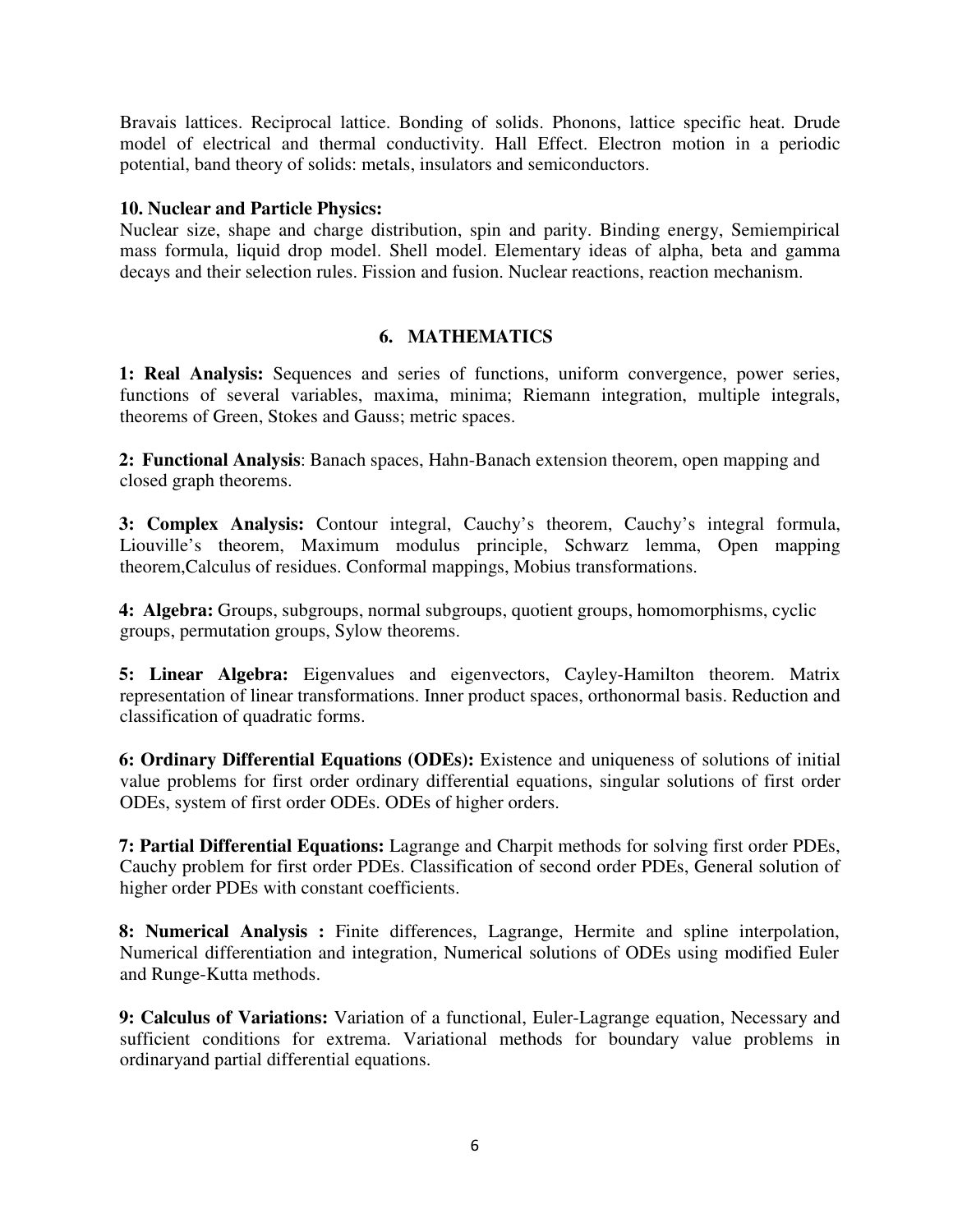**10: Linear Integral Equations:**Fredholm and Volterra integral equation, Solutions withseparable kernels. Characteristic numbers andEigenfunctions, resolvent kernel.

**11: Differential Geometry:** Space curves-their curvature and torsion; Serret-Frenet Formula; Fundamental theorem of space curves; Curves on surfaces; First and second fundamental form;Gaussian curvatures; Principal directions and principal curvatures.

**12: Fluid Mechanics :** Equation of continuity in fluid motion; Euler's equations of motion forperfect fluids; Two dimensional motion complex potential; vorticity.

**13: Linear programming:** Infeasible and unbounded LPP's, alternate optima; Dual problem and duality theorems, dual simplex method and its application in post optimality analysis; u -v method for solving transportation problems; Hungarian method for solving assignment problems.

# **7. LAW**

**1: Constitutional Law of India** Essential Features of Indian Constitution, Distribution of Legislative Powers between Union and States, Fundamental Rights, Fundamental Duties , Directive Principles of State Policy, Judiciary, Emergency Provisions , Amendment to the Constitution, Writ Jurisdiction, Parliament and State Legislatures, Amending Process of the Constitution, Role of Election Commission in Democratic Process.

**2: Jurisprudence and Legal Theory** Nature and Sources of Law, Positivism, Natural Law Theory, Sociological Jurisprudence, Theories of Punishment, Judicial Process—Application of Doctrine of Precedent of India , Judicial Contribution in bringing Social Changes, Law and Morality, Legal Concepts—Right, Duty, Ownership, Possession and Person.

**3: International Law** Nature of International Law and its relationship with Municipal Law, Sources of International Law, Settlement of International Disputes, Global Trade Regime under International Law.

**4. Administrative Law:** Nature, Scope and Importance of Administrative Law**,** Principles of Natural Justice**,** Administrative Discretion and its control**,** Judicial Review of Administrative Action**,** Lokpal and Lokayukta

**5: Law of Contracts-General Principles** Essentials of a valid contract, Offer, acceptance and consideration, Capacity to Contract-Minor's contract, Elements vitiating contract—mistake, fraud, misrepresentation, public policy, coercion,undue influence, frustration of contract, Remedies for breach of contract—Damages

**6: Law of Crimes—General Principles** General Principles of Criminal Law—meaning, nature, essentials and stages of offence, General Exceptions, Criminal Attempt, Conspiracy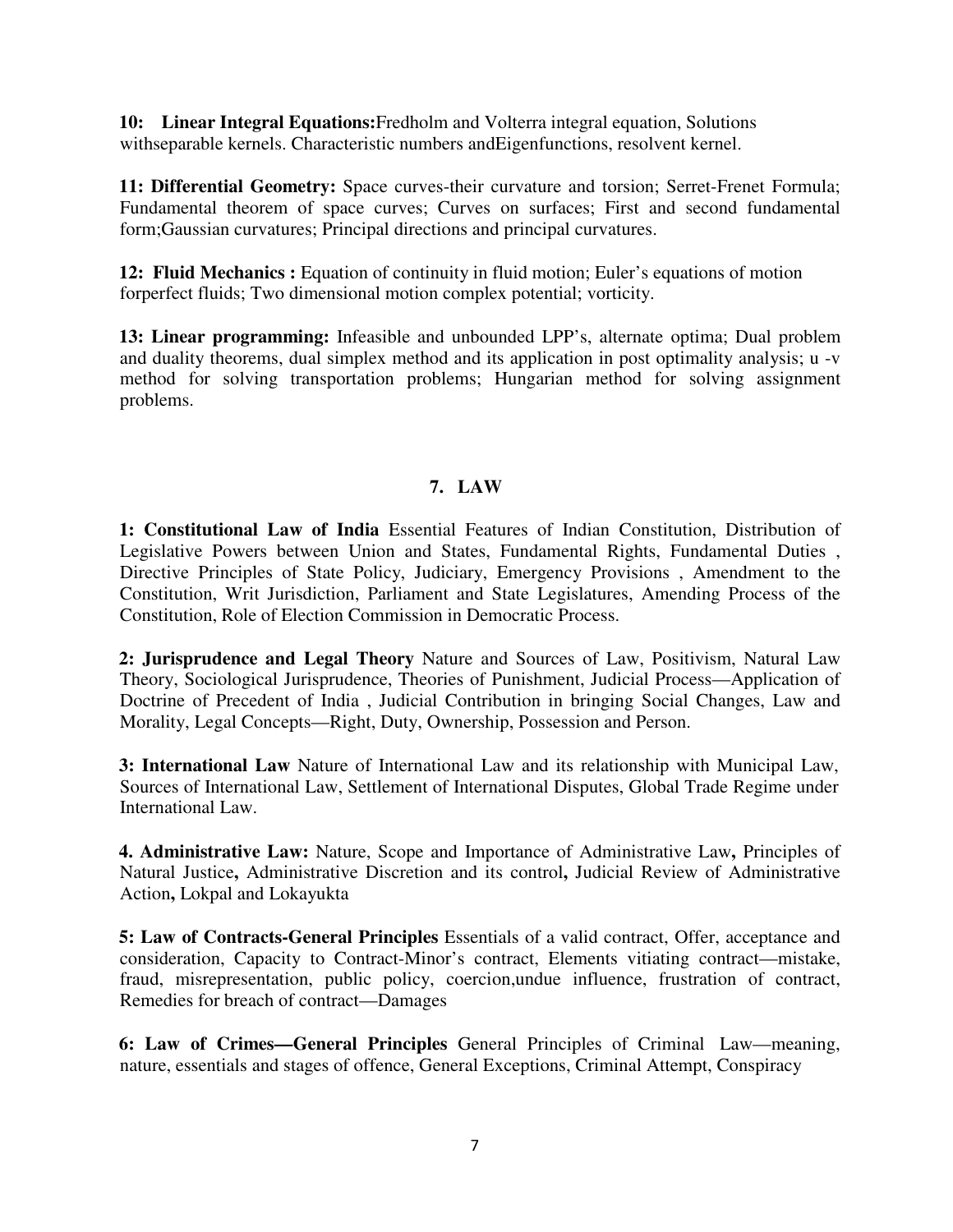and Abetment, Offences against Women**,** Offences against Human Body, Offences against Property, Defamation

**7: Family Law:** Sources of Family Law in India**,** Concepts in Family Law**,** Marriage and Dissolution of Marriage**,** Divorce**,** Maintenance**,** Matrimonial Remedies**,** Adoption and Guardianship**,** Uniform Civil Code

**8: Company Law** Incorporation of companies, basic documents, Doctrines of Indoor Management, constructive notice, Ultra Vires, Shares and Debentures, Directors, Meetings, Oppression and Mismanagement, Winding up, Mergers and Amalgamation

**9: Environmental Law:** Environmental Pollution – Meaning of Environment and Environmental Pollution; Kinds of Pollution, Legislative Measures for Prevention and Control of Environmental Pollution in India – Air and Water Pollution and General Protection of Environment, International Development for Protection of Environmental Pollution, Remedies for Environmental Protection – Civil, Criminal and Constitutional, Impact of Forest and Wildlife in protecting environment, Environmental Impact Assessment and Control of Hazardous Wastes

**10: Law of Torts:** Nature and Definition of Torts, Foundation of Tortious Liability, General Defences to an Action of Torts, Vicarious, Absolute and Strict Liability, Contributory Negligence, Damages, Specific Torts – Negligence, Nuisance and Defamation, Consumer Protection –Consumer Rights and Mechanism for Redressal of Consumer Grievances

**11. Human Rights** Concept and Development of Human Rights, Contribution of United Nations in the Development and Implementation of Human Rights, Implementation of Human Rights in India—Role of National Human Rights Commission, Protection of Marginalized Groups—Women, Children, Minorities and Refugees.

## **8. MANAGEMENT STUDIES**

## **1: Organisational behaviour**

The concept and significance of organisational behaviour – Skills and Roles in an organisation – Classical, Neo – Classical and Modern Theories of Organisational Structure – Organisational Design – Understanding and Managing individual behaviour personality –Perception – Values – Attitudes – Learning – Motivation.

## **2: Human Resource Management**

Concepts and perspectives in HRM; HRM in changing environment, Human Resource Planning – Objectives, Process and Techniques, Job analysis – Job Description, Selecting Human Resources. Induction, Training and Development. Exit policy and Implications. Performance Appraisal and Evaluation, Potential Assessment,

#### **3: Financial Management**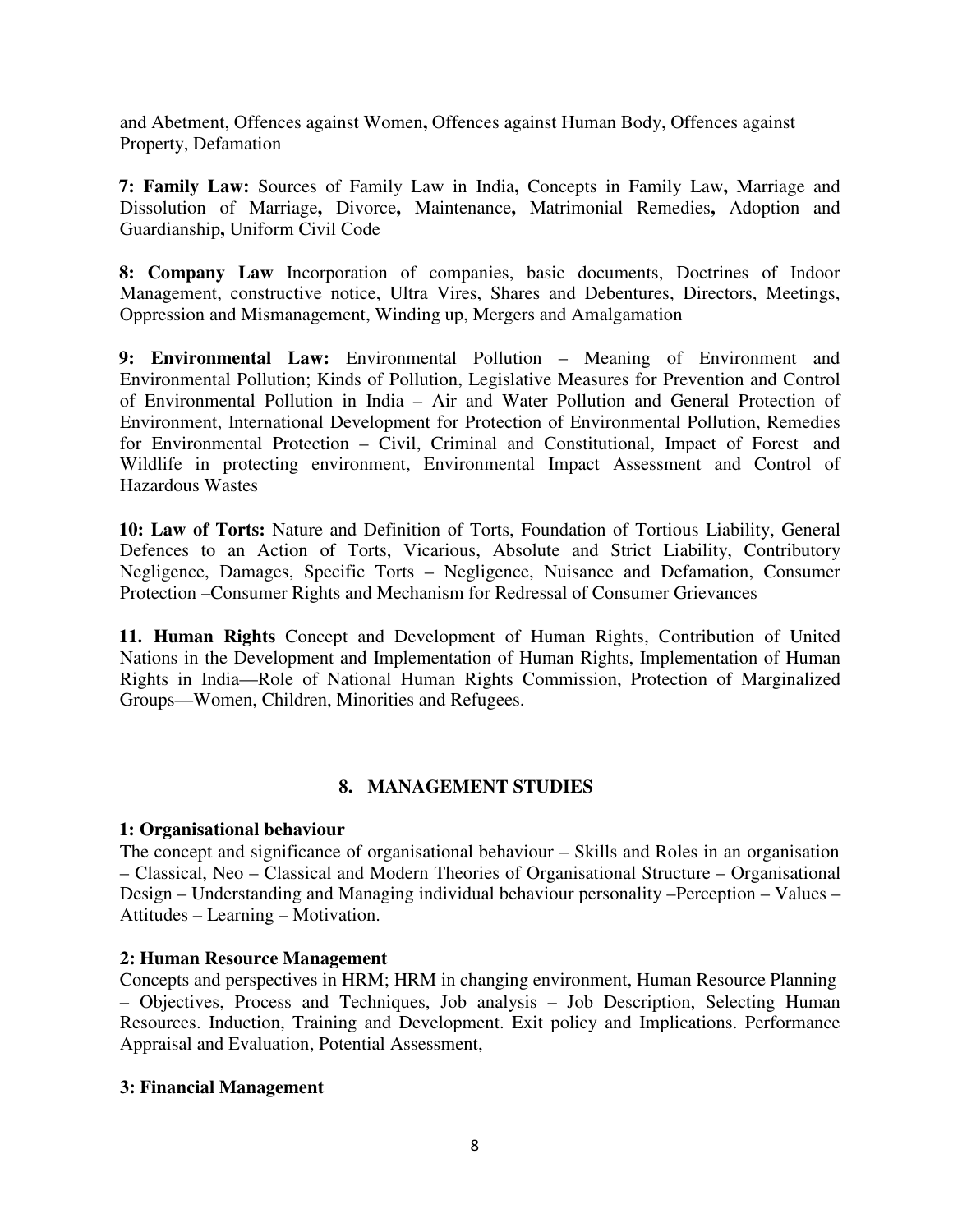Nature and Scope, Valuation Concepts and Valuation of Securities, Capital Budgeting Decisions – Risk Analysis, Capital Structure and Cost of Capital, Dividend Policy – Determinants, Long – Term and Short – Term Financing Instruments, Mergers and Acquisitions.

## **4: Marketing Management**

Marketing Environment and Environment Scanning; Marketing Information Systems and Marketing Research; Understanding Consumer and Industrial Markets; Demand Measurement and Forecasting; Market Segmentation – Targeting and Positioning; Product Decisions, Product mix, Product Life Cycle; New Product Development; Branding and Packaging; Pricing Methods and Strategies. Promotion Decisions – Promotion mix; Advertising; Personal Selling; Channel Management.Customer Relation Management; Uses of Internet as a Marketing Medium – Other related issues like branding, market development, Advertising and retailing on the net. New issues in Marketing.

## **5: Quantitative methods & Techniques**

Overview of Statistics, Classifying Data to convey meaning, Measures of Central Tendency – Mean, Median & Mode, Measures of Variation – Range, Average Deviation, Standard Deviation, Probability Theory; Probability distributions – Binomial, Poisson, Normal and Exponential; Correlation and Regression analysis; Sampling theory; Sampling distributions; Tests of Hypothesis; Large and small samples; t z, F, Chi – square tests.

# **9. COMPUTER SCIENCE & APPLICATIONS**

- **1. Discrete Structures:** Sets, Relations, Functions, Pigeonhole Principle, Inclusion-Exclusion Principle, Equivalence and Partial Orderings, Counting Techniques. Probability, Measure(s) for information and Mutual information. *Computability:* Finite Automata, NFA, DPDA and PDAs and Languages accepted by these structures, Grammars. *Graph Theory:* Tree and rooted tree. Hamiltonian and Eulerian graphs, Planar graphs. Groups: Finite fields and Error correcting/detecting codes.
- **2. Computer Arithmetic:** Propositional (Boolean) Logic, Predicate Logic, Well-formed-formulae (WFF), Satisfiability and Tautology. Logic Families : TTL, ECL and C-MOS gates. Boolean Algebra, Flip-flops-types, race condition and comparison, Design of combinational and sequential circuits. Representation of Integers
- **3. Programming in C and C++ :** *Programming in C:* Data types in C. Control structures in C. Sequence, selection and iteration(s), Structured data types in C arrays, struct, union, string and pointers. *O-O Programming Concepts:* Class, object, instantiation, Inheritance, polymorphism and overloading. Constructors and destructors, Overloading, Inheritance, Templates, Exception handling.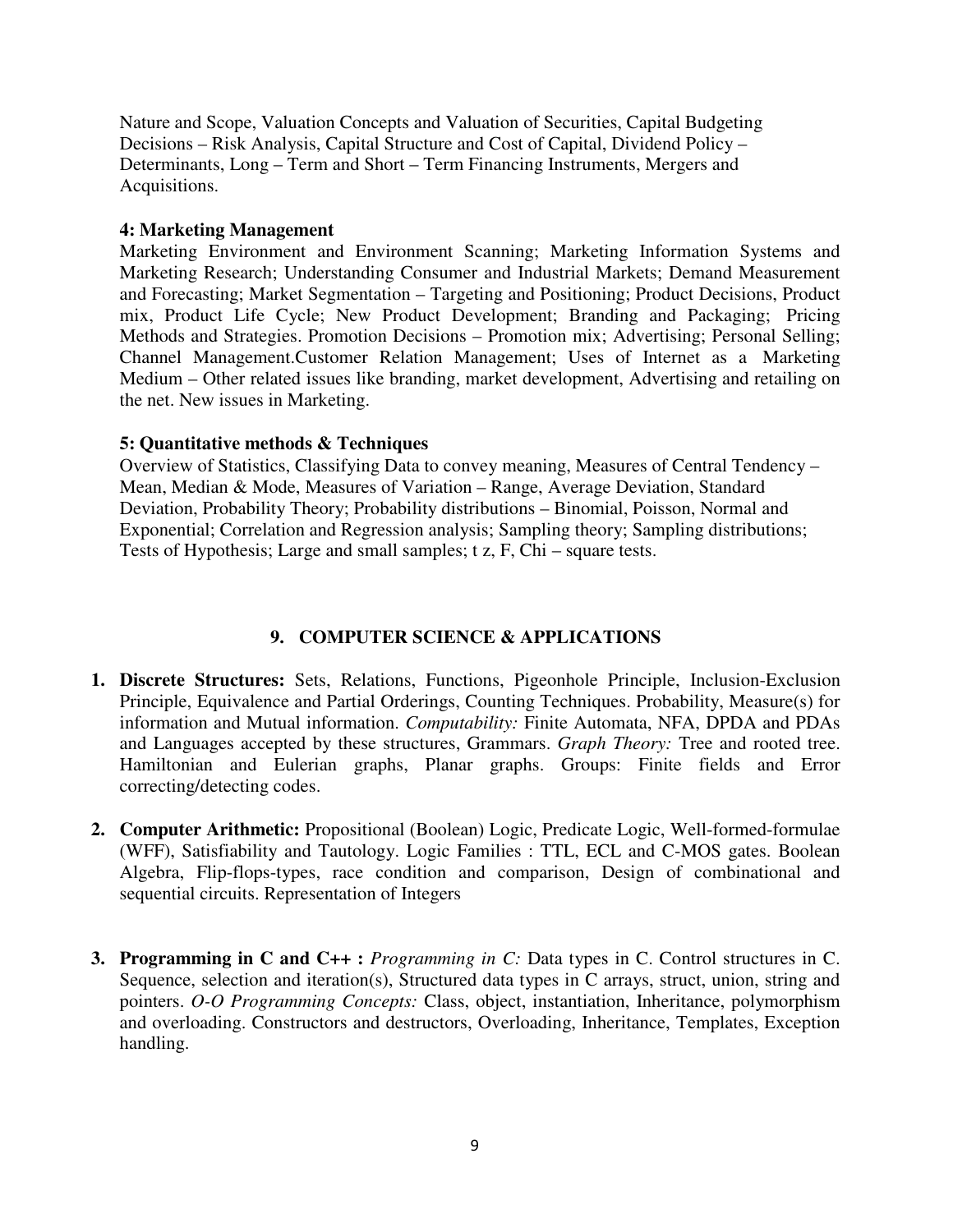- **4. Relational Database Design and SQL:** E R diagrams and their transformation to relational design, normalization and its forms. SQL : Data Definition language (DDL), Data Manipulation Language (DML), Data Control language (DCL) commands. Database objects like-Views, indexes, sequences, synonyms, data dictionary.
- **5. Data and File structures** Data, Information, Definition of data structure, Arrays, stacks, queues, linked lists, trees, graphs, priority queues and heaps. File Structures : Fields, records and files, Sequential, direct, index-sequential and relative files, Hashing, inverted lists and multi-lists B trees and B+ trees.
- **6. Computer Networks** Network fundamentals: LAN, WAN, MAN. The OSI model, TCP/IP model, Data Communication, Internetworking, Routing, Network Security, Cryptography, Electronic Mail and Worldwide Web (WWW), E-mail architecture and Serves.
- **7. System Software and Compilers:** Assembly language fundamentals (8085 based assembly language programming). Loading, linking, relocation, Compilation and Interpretation, Phases of compilation process, Lexical analysis, Context free grammars, Intermediate code generation, Code generation, Code optimization.

**8. Operating Systems (with Case Study of Unix):** Main functions of operating systems, Types of Operating Systems, Memory Management, Concurrent Processing, Scheduling. **The Unix System :** Introduction. Working on various commands, Shell Scripting.

**9. Software Engineering:** System Development Life Cycle (SDLC), Software Metrics, Software Design Coding and testing.

## **10. Current Trends and Technologies:**

# *a) Parallel Computing, b) Mobile Computing*

*c) E-Technologies:* Electronic Commerce, Digital Libraries and Data Warehousing, Software Agents, Broadband Telecommunications, Main concepts in Geographical Information System (GIS), E-cash, E-Business, ERP packages. Data Mining

*d) Windows Programming, e) Advanced Windows Programming* 

# **10. CIVIL ENGINEERING**

## **1. Structural Engineering :**

*Engineering Mechanics:* System of forces, free-body diagrams, equilibrium equations; Internal forces in structures; Friction and its applications; Kinematics of point mass and rigid body; Centre of mass; Euler's equations of motion; Impulse-momentum; Energy methods; Principles of virtual work. *Solid Mechanics:* Bending moment and shear force in statically determinate beams; Simple stress and strain relationships; Theories of failures; Simple bending theory, flexural and shear stresses, shear centre; Uniform torsion, buckling of column, combined and direct bending stresses. *Structural Analysis:* Statically determinate and indeterminate structures by force/ energy methods; Method of superposition; Analysis of trusses, arches, beams, cables and frames; Displacement methods: Slope deflection and moment distribution methods;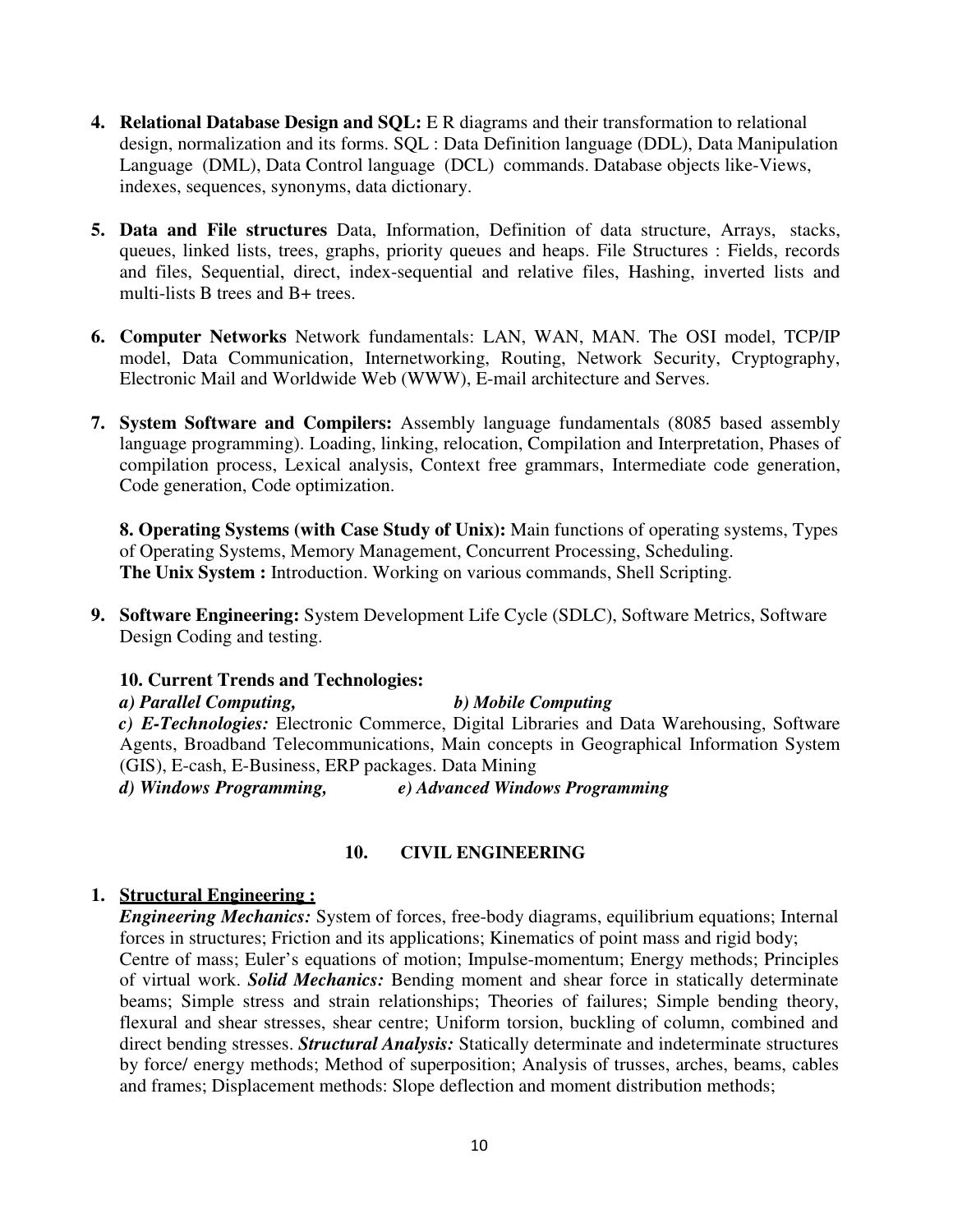Influence lines; Stiffness and flexibility methods of structural analysis. *Concrete Structures:*  Working stress, Limit state and Ultimate load design concepts; Design of beams, slabs, columns; Bond and development length; Prestressed concrete; Analysis of beam sections at transfer and service loads. *Steel Structures:* Working stress and Limit state design concepts; Design of tension and compression members, beams and beam- columns, column bases; Connections - simple and eccentric, beam-column connections, plate girders and trusses; Plastic analysis of beams and frames.

#### **2. Geotechnical Engineering**

*Soil Mechanics:* Origin of soils, soil structure and fabric; Three-phase system and phase relationships, index properties; Soil classification system; Permeability – one and two dimensional flow; flow nets; Principle of effective stress, capillarity, seepage force and quicksand condition; Compaction in laboratory and field conditions; One dimensional consolidation, time rate of consolidation; Shear strength; Mohr's circle, effective and total shear strength parameters, Dynamic properties of soil and there measurement . *Foundation Engineering:* Sub-surface investigations; Earth pressure theories - Rankine and Coulomb; Stability of slopes - finite and infinite slopes; Stress distribution in soils - Boussinesq's and Westergaard's theories, pressure bulbs; Shallow foundations - Terzaghi's and Meyerhoff's bearing capacity theories, effect of water table; Combined footing and raft foundation; Contact pressure; Settlement analysis in sands and clays; Deep foundations - types of piles, dynamic and static formulae, load capacity of piles in sands and clays, pile load test, negative skin friction.

#### **3. Environmental Engineering:**

*Water and Waste Water:* Quality standards, basic unit processes and operations for water treatment. Drinking water standards, water requirements, basic unit operations and unit processes for surface water treatment, distribution of water. Sewage and sewerage treatment, quantity and characteristics of wastewater. Primary, secondary and tertiary treatment of wastewater, effluent discharge standards. Domestic wastewater treatment, quantity of characteristics of domestic wastewater, primary and secondary treatment. Unit operations and unit processes of domestic wastewater, sludge disposal. *Air Pollution:* Types of pollutants, their sources and impacts, air pollution meteorology, air pollution control, air quality standards and limits. *Municipal Solid Wastes:* Characteristics, generation, collection and transportation of solid wastes, engineered systems for solid waste management (reuse/ recycle, energy recovery, treatment and disposal). *Noise Pollution:* Impacts of noise, permissible limits of noise pollution, measurement of noise and control of noise pollution.

## **4. Transportation Engineering:**

*Transportation Infrastructure:* Highway alignment and engineering surveys; Geometric design of highways – cross-sectional elements, sight distances, horizontal and vertical alignments; Geometric design of railway track; Airport runway length, taxiway and exit taxiway design. *Highway Pavements:* Highway materials – desirable properties and quality control tests; Design of bituminous paving mixes; Design factors for flexible and rigid pavements; Design of flexible pavement using IRC: 37-2012; Design of rigid pavements using IRC: 58- 2011; Distresses in concrete pavements. *Traffic Engineering:* Traffic studies on flow, speed, travel time – delay and O-D study, PCU, peak hour factor, parking study, accident study and analysis, statistical analysis of traffic data; Microscopic and macroscopic parameters of traffic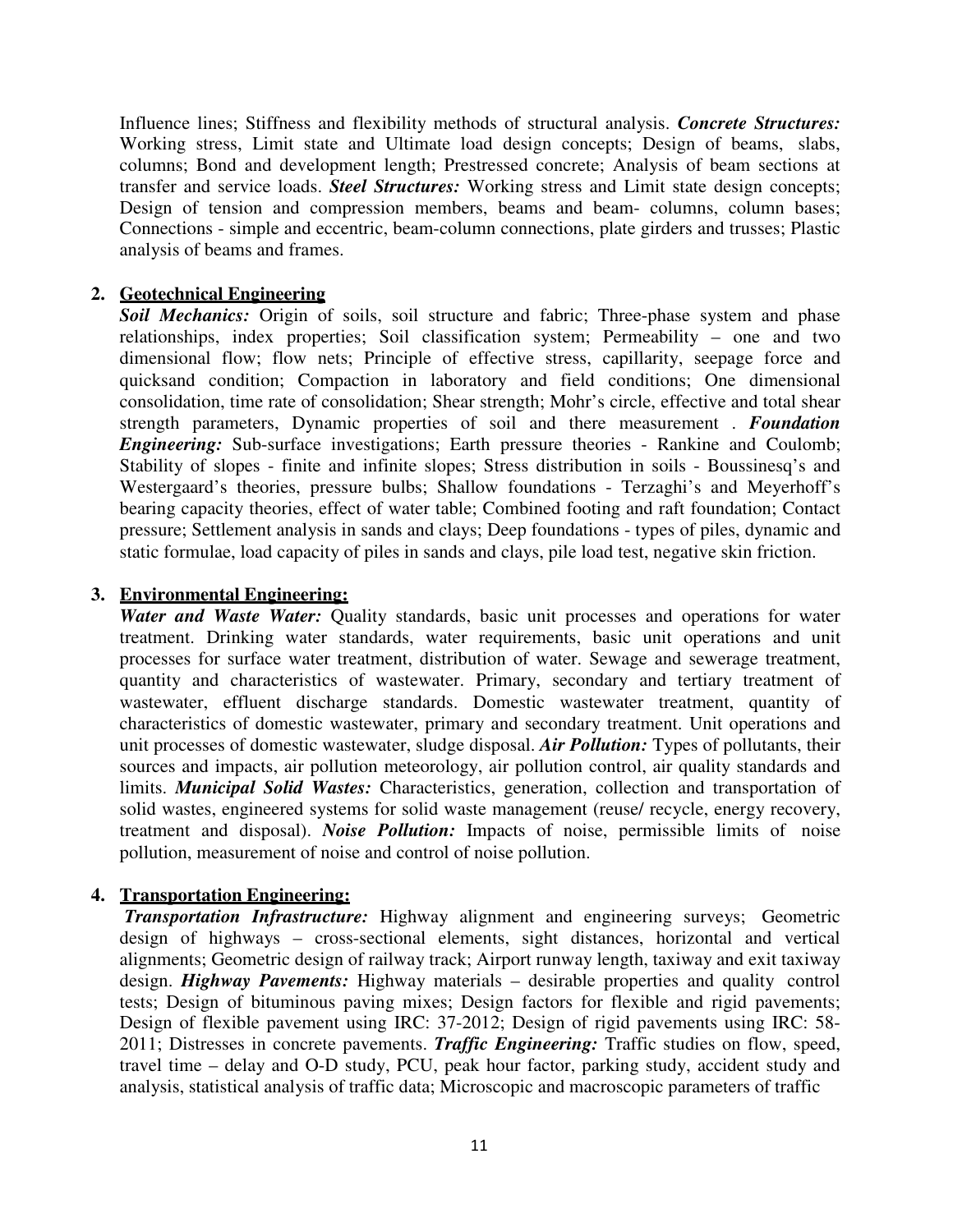flow, fundamental relationships; Control devices, signal design by Webster's method; Types of intersections and channelization; Highway capacity and level of service of rural highways and urban roads.

#### **11. COMPUTER SCIENCE & ENGINEERING**

**1: Discrete Mathematics: Propositional and first order logic.**Sets, relations, functions, partial orders and lattices.Groups.**Graphs:** connectivity, matching, coloring. Combinatorics: counting, recurrence relations, generating functions. **Probability:** Random variables. Uniform, normal, exponential, poisson and binomial distributions.Mean, median, mode and standard deviation. Conditional probability and Bayes theorem.

#### **2: Computer Organization and Architecture**

Machine instructions and addressing modes.ALU, data-path and control unit.Instruction pipelining. Memory hierarchy: cache, main memory and secondary storage; I/O interface (interrupt and DMA mode).

#### **3: Algorithms**

Searching, sorting, hashing. Asymptotic worst case time and space complexity. Algorithm design techniques: greedy, dynamic<br>programming and divide-and-conquer, Backtracking, Branch & Bound, Optimization Technique. Graph sea spanning trees, shortest paths.

#### **4: Software Engineering**

Role of Software, Changing Nature of Software, Legacy Software, Software Myths. A Generic View of Process: Software Engineering -A Layered Technology, A Process Framework, The CMMI, Process Patterns, Process Assessment, Personal and Team Process Models, Process Technology, Product and Process.Test Strategies for Object Oriented Software,Art of Debugging.

#### **5: Theory of Computation**

Regular expressions and finite automata. Context free grammars and push down automata. Regular and contex free languages, pumping lemma. Turing machines and undecidability.

#### **6: Operating System**

Processes, threads, interprocess communication, concurrency and synchronization.Deadlock.CPU scheduling.Memory management and virtual memory. File systems.

#### **7: Databases Management System**

ER model. Relational model: relational algebra, tuple calculus, SQL. Integrity constraints, normal forms.File organization, indexing (e.g., B and B+ trees). Transactions and concurrency control.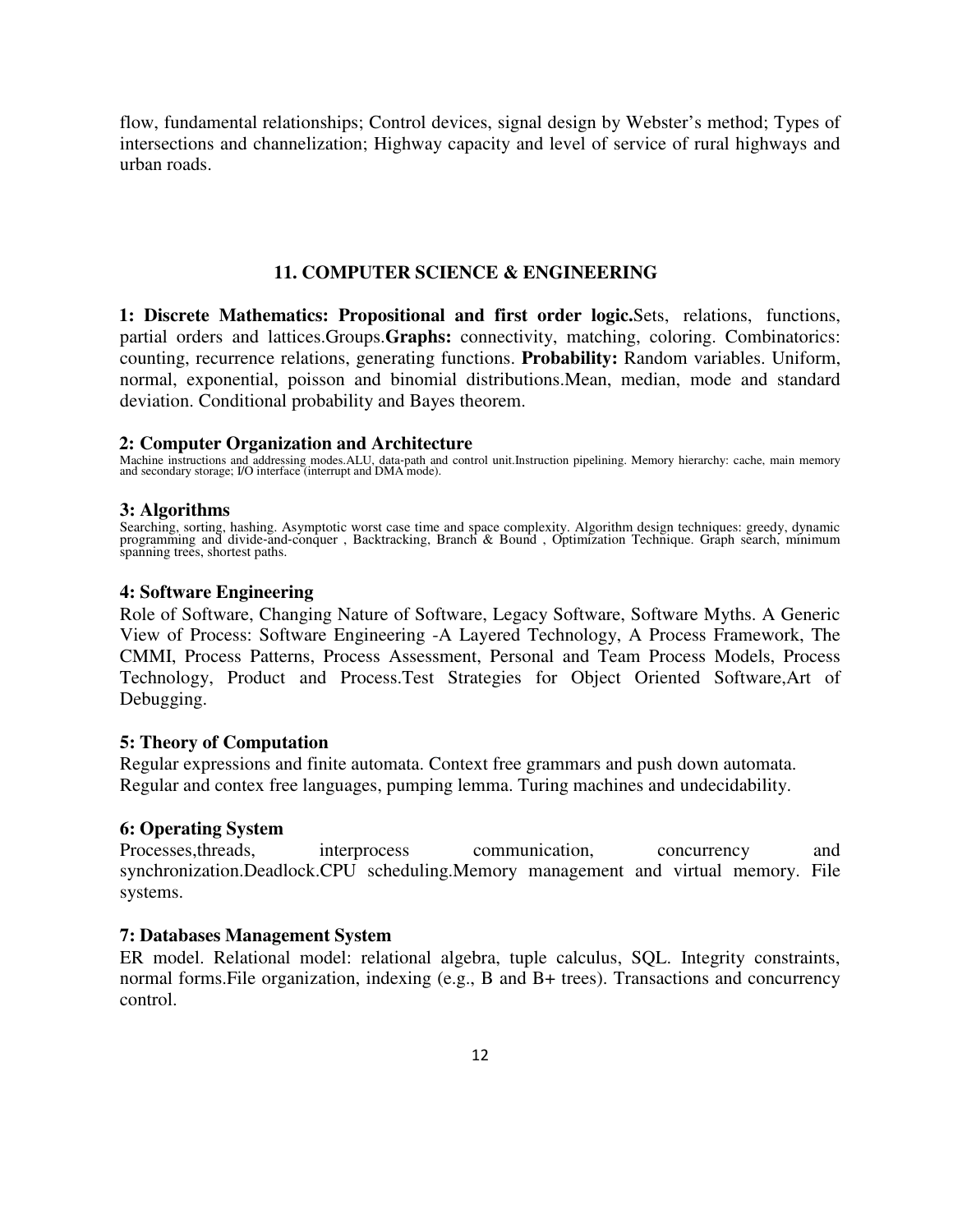#### **8: Computer Network**

Reference models, Physical Layer, Multiple access protocols, Ethernet, Routing algorithms, Congestion control algorithms, Quality of service, Internet working, Network layer in the Internet, Transport service, Elements of transport protocols, Internet transport protocols: TCP & UDP, Domain NameSystemSexction 10: Web Technology.

#### **9: WEB Technologies**

World Wide Web, markup language like HTML, XHTML and XML, dynamic content generated languages like ASP, JSP and SERVLETS

# **12. ELECTRICAL ENGINEERING**

**1: Engineering Mathematics:** Linear Algebra, Calculus, Differential equations. Probability.

**2: Electric Circuits:** Network graph, KCL, KVL, node and mesh analysis;AC and DC Theorems

**3: Signals and Systems:** Representation of continuous and discrete-time signals; shifting and scaling operations; linear, time-invariant systems; Fourier series representation of continuous periodic signals; sampling theorem; Fourier, Laplace and Z transforms.

**4: Electrical Machines:**Transformer, DC machines, single phase induction motors; synchronous machines; servo and stepper motors.

**5: Power System Engineering:** Generation, transmission and distribution of electrical power; symmetrical component, circuit breakers; system stability concepts; HVDC transmission and Power System Protection, HVDC Systems, Power Quality, Operation and Control of Power System.

**6: Control Systems:**Principles of feedback; transfer function; block diagrams; steady-state errors; Routh and Niquist techniques; Bode plots; root loci; state space model; state transition matrix, controllability and observability. Advanced Control Systems, Optimal Control System, Digital Control Techniques and Optimization Techniques.

**7: Electrical and Electronic Measurements:**Bridges and potentiometers; PMMC, moving iron, dynamometer and induction type instruments; measurement of voltage, current, power, energy and power factor; instrument transformers; digital voltmeters and multimeters; phase, time and frequency measurement; Q-meters; oscilloscopes; potentiometric recorders; error analysis.

**8: Analog and Digital Electronics:** Overview of power semiconductor devices: diodes, BJT, FET; amplifiers - biasing, equivalent circuit and frequency response; oscillators and feedback amplifiers; operational amplifiers; VCOs and timers; multiplexer; Schmitt trigger; multivibrators; sample and hold circuits; A/D and D/A converters;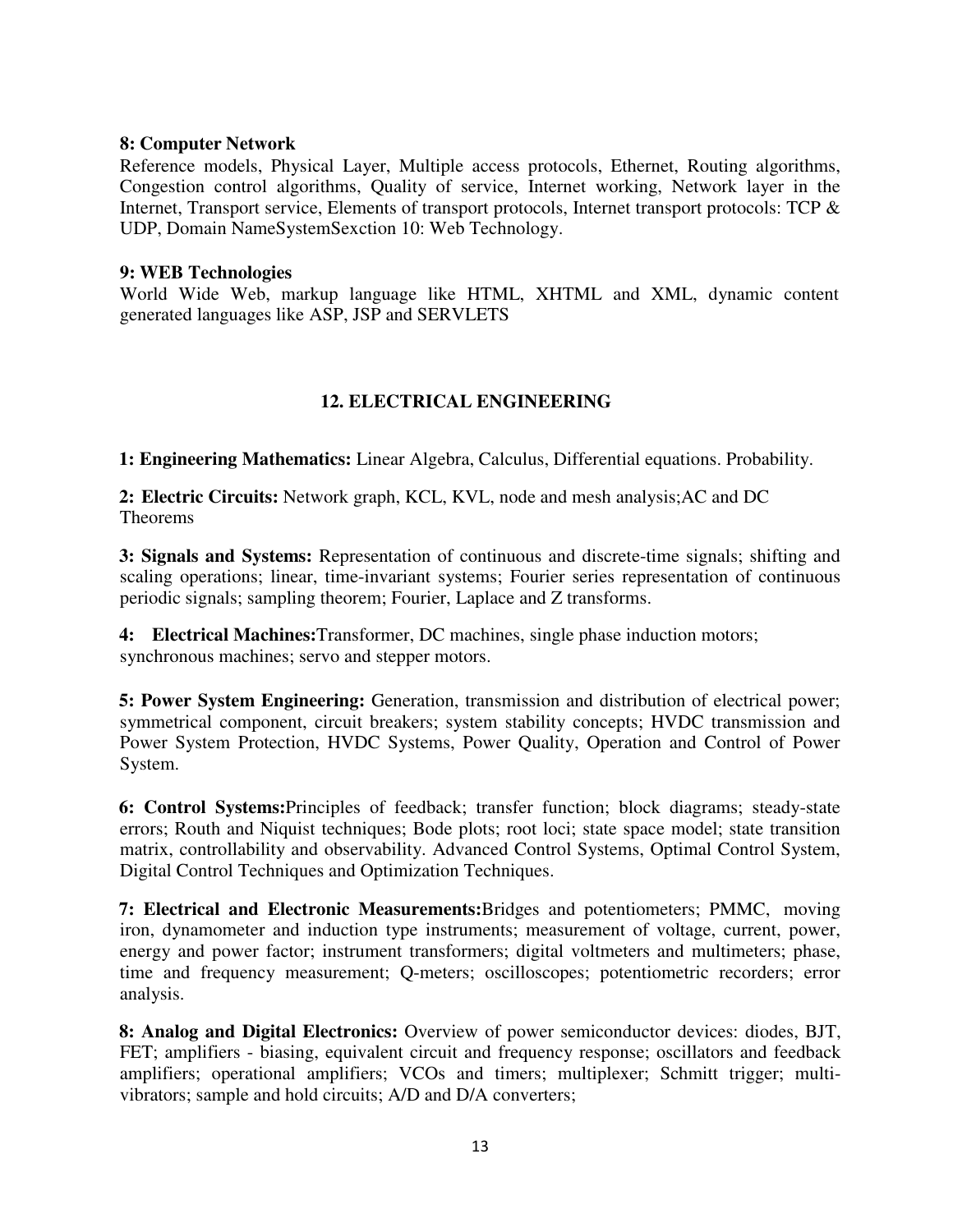**9: Power Electronics and Drives:** Semiconductor power diodes, transistors, thyristors, triacs, GTOs, MOSFETs and IGBTs Multi-Quadrant Chopper, Buck-Boost Converters, PWM Inverters,Multilevel Inverters, VSI/CSI Fed Induction Motor Drive.

**10: Power System Deregulation and Automation:** Fundamentals of Restructured System, Models of Restructuring, Transmission Pricing & Open Access Issues, Power system automation, SCADA based automation.

**11: Digital Circuits &Microprocessor:**Number systems; Boolean algebra, minimization of functions using Boolean identities and Karnaugh map, logic gates and their static CMOS implementations, arithmetic circuits, code converters, multiplexers, decoders and PLAs; Sequential circuits: latches , ADCs and DACs; Semiconductor memories: ROM, SRAM, DRAM; 8-bit microprocessor (8085): architecture, programming, memory and I/O interfacing.

# **13. MECHANICAL ENGINEERING**

## **1: Materials Science& Metallurgy:**

Classification of engineering materials, crystallography, solid solutions, eutectic, eutectoid, peritectic and peritectoid transformations, iron carbon diagrams, TTT diagrams, alloys and composite materials.

## **2: Manufacturing Processes and Machine Tools:**

Manufacturing Processes: Casting, forging, sheet metal working, rolling, extrusion, metal joining processes (welding, soldering,and brazing).

Machine Tools: Lathe machine, drilling machine and grinding machine (basic elements, working and types of operations).Non-conventional machining methods, Introduction to NC, CNC, and DNC.

## **3: Introduction to Thermodynamics:**

System, process, properties, specific properties, concept of mechanical work & heat, heat engine, heat pump and refrigerator, efficiency and COP terms, Laws of Thermodynamics (Zeroth, First and Second laws) , various power cycles, refrigeration and air-conditioning.

## **4: Energy Producing Devices/Thermal Engineering Devices:**

Boilers, working principle of two stroke and four stroke ICengines (diesel and petrol). Power absorbing devices: pumps (reciprocating and centrifugal, rotary pumps), compressors (reciprocating and centrifugal compressors), fans, blowers.

## **5: Design of Machine Elements:**

Design Fundamentals: Design concept, need, design considerations, design of machine elements.

Mechanisms: Kinematic link, kinematic pair, kinematic chain, mechanisms (four barand slider crank).Machine Elements: Shaft, axle, keys, coupling (rigid & flexible), drives (belt, chain & gear), brakes**.**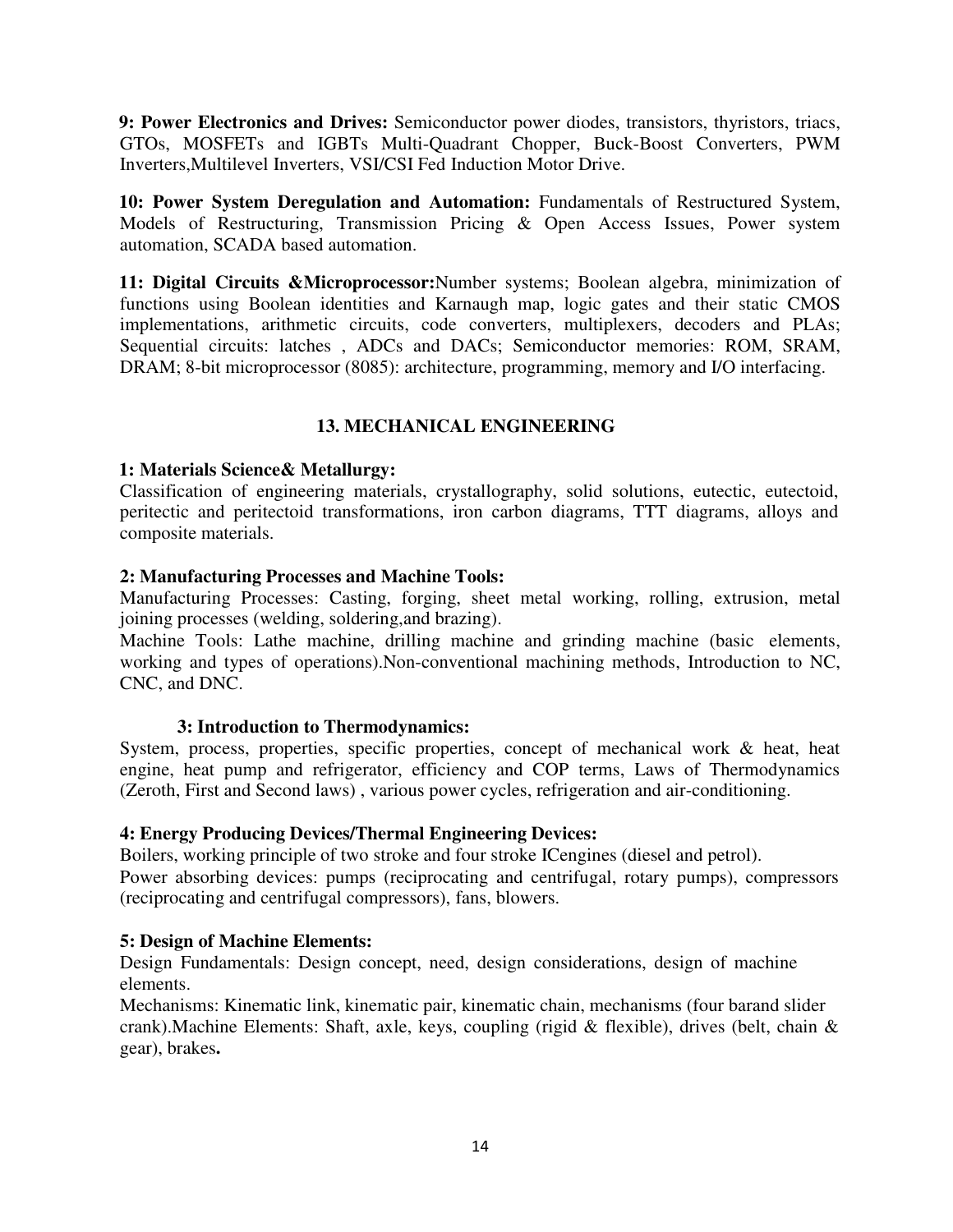#### **6: Fluid Mechanics and Machinery:**

Fluid statics, dynamics and kinematics, dimensional analysis and model testing, water turbines, pumps, and hydraulic couplings, computational fluid dynamics.

## **7: Industrial Engineering:**

Productivity, method study and work measurements, types of production systems, plant layouts, aggregate planning, master production scheduling, materials requirement planning, facility layouts, sequencing and scheduling, CPM and PERT, inventory management and quality control.

## **14. PHARMACY**

## **1. Pharmaceutical Analysis**

Principles and applications of the following: Absorption spectroscopy (UV, visible and IR), Principles of NMR, ESR, Mass spectroscopy, X-ray diffraction analysis, different chromatographic techniques and methods, Thermal Techniques and Microscopy Techniques. Development, validation and optimization of analytical methods based on UV, HPLC and HPTLC. Statistical experimental designs for development and optimization of formulations. Assay of drugs and metabolites in pharmaceuticals and biological fluids. bioanalytical methods validation using ICH Guidelines.

#### **2. Pharmacognosy**

Biological sources of the selected medicinal plant (s), Ethobotanical review/animal Sources of the drug. Review of its traditional use in various diseases. Epidemiology of disease in which it is being used in present studies. Isolation, purification characterization of specific chemical constituents. Review of recent trends of specific chemical constituents related to disease in concern. WHO guidelines, Standardization of raw material and finished products including herbal products. Extraction methods for Herbal Drugs

## **3. Pharmacology**

Detailed study of guidelines a) CPCSEA b) OECD c) ICH d) GLP e) ICMR f) Guidelines according to official compendia ,Organization of screening: Pharmacological activity of new substances and safety assessment tests. Toxicity studies: acute, sub-acute (Repeated dose), sub chronic and chronic toxicity.

## **15. MICROBIOLOGY**

**1. Microbial Diversity, Physiology and Metabolism:** Archaea, Bacteria, Fungal Systematic and diversity, fungal endophytes, mycorrhizal fungi, agriculturally important toxigenic fungi, secondary metabolites from fungi, genomics and diversity of yeast, algal diversity. Growth and cell division, solute transport, central metabolic pathways and regulation, metabolism of nitrogen, lipids, hydrocarbons and nucleotides, physiological adaptations and intracellular signaling.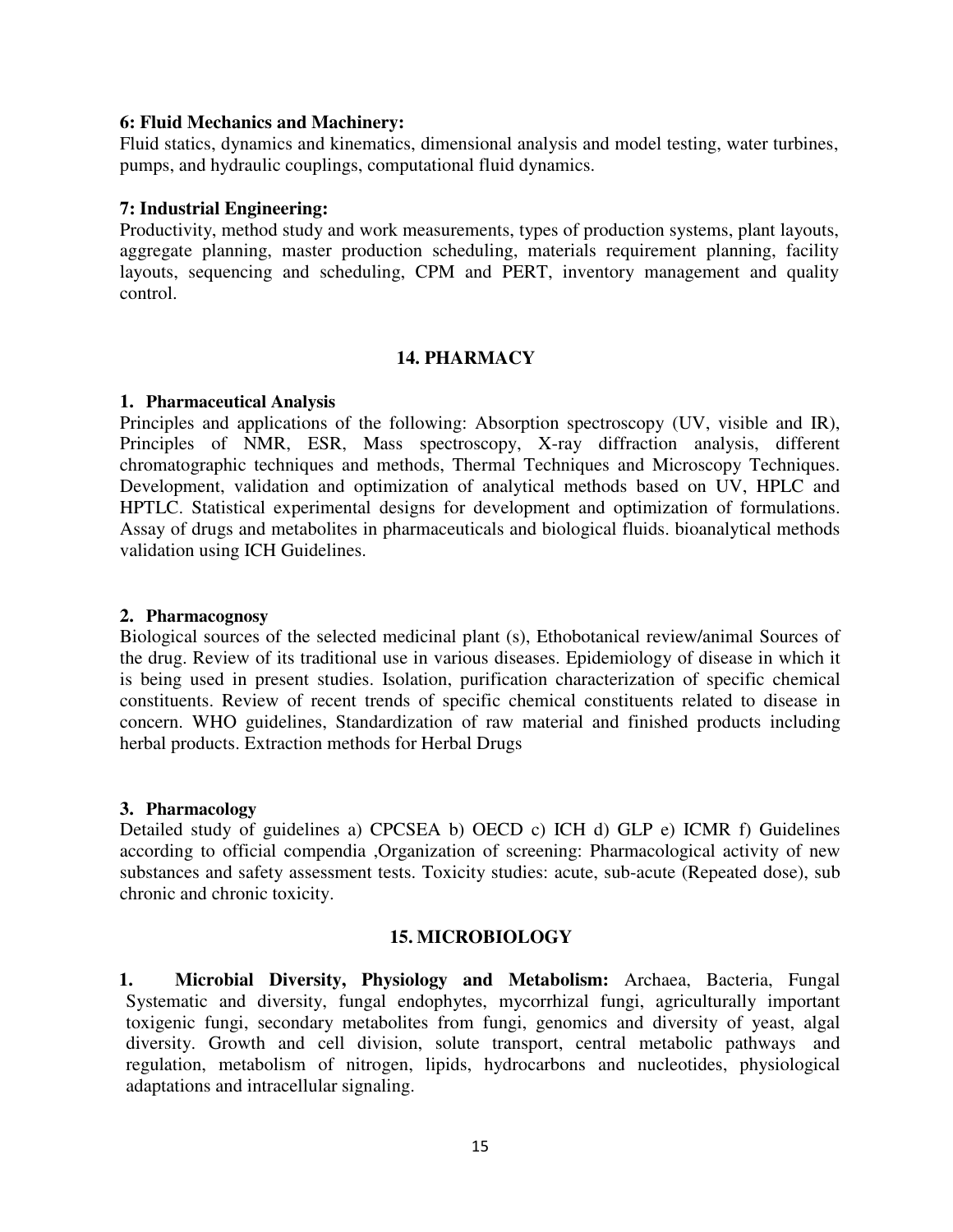**2. Enzymology and Instrumentation:** Enzyme assay, enzyme kinetics. Cell disintegration and extraction techniques, separation of proteins by fractionation Ion exchange chromatography, molecular sieve chromatography, affinity chromatography, paper chromatography, thin layer chromatography, ultra filtration, Ultracentrifugation. Electrophoresis and types, Microscopy, HPLC, HPTLC, GC-MS, FTIR, SEM/TEM, NMR, AAS.

**3. Virology:** Animal Viruses-Classification, properties, cultivation. Viral replication strategies, replication pattern of specific viruses, subviral pathogens, anti-viral strategies – prevention and control of viral diseases. Plant and Microbial Viruses- History and development of plant virology, cryptograms and classification of plant viruses and viroids. Propogation, purification, characterization, isolation and genomics of plant viruses. Symptoms, transmission and control of plant viruses.

**4. Immunology and Medical Microbiology:** Immunoprophylaxis and Immunotherapy, Immune cell receptors, Genetic organization, Regulation of Immune response, autoimmunity, Immunological disorder and hypersensitivity, transplantation and tumor immunology, immunoassays. Monoclonal antibody technology, Pathophysiology of Infectious diseases – diseases of respiratory tract, digestive system, skin and soft tissues. Host-pathogen interaction, recent developments in aetiology, pathogenesis, diagnosis and control of AIDS. Emerging and remerging pathogens, epidemiology, chemotherapy and antimicrobial resistance, newer vaccines, rapid diagnosis of pathogens.

**5. Cell and Molecular Biology:** Cell structure, function and organization, genetic material, DNA replication, Recombination and DNA repair, transcription and post transcriptional process, translation, post-translational process, molecular basis of cell physiology. Microbial genetics- gene transfer and mapping by conjugation, lytic and lysogenic bacteriophages, gene transfer by transformation and transduction, transposons, gene regulation

**6. Recombinant DNA technology:** Basics of DNA cloning, methods of DNA and protein analysis, PCR and types, construction of DNA and genomic DNA libraries, genome sequencing, transcriptional analysis of gene expression and transcriptomics, overexpression of recombinant proteins, analysis of protein DNA and protein – protein interaction, protein engineering and protein analysis, pharmaceutical products of DNA technology, transgenics and animal cloning

**7. Industrial and Food Microbiology:** Introduction to industrial microbiology, downstream processing of microbial products, fermentation economics and production aspects, microbiology of food, microbial spoilage of food, food preservation concepts and techniques, fermentation processes, food borne diseases.

**8. Ecology and Environmental Microbiology:** History and development of environmental microbiology, New Directions and Importance of Microbial Ecology, Microbiology of the normal and extreme environment. Geomicrobiological processes, Lignin degradation, Waste management treatment, bioremediation, microbes and mineral recovery.

**9. Recent Trends in Biological Sciences:** Gene Technology, Application of gene technology, Gene Silencing, Gene knock out and gene therapy, Tissue culture Techniques-Animal Culture, Stem cells, Plant tissue culture, Biosensors, Nanotechnology.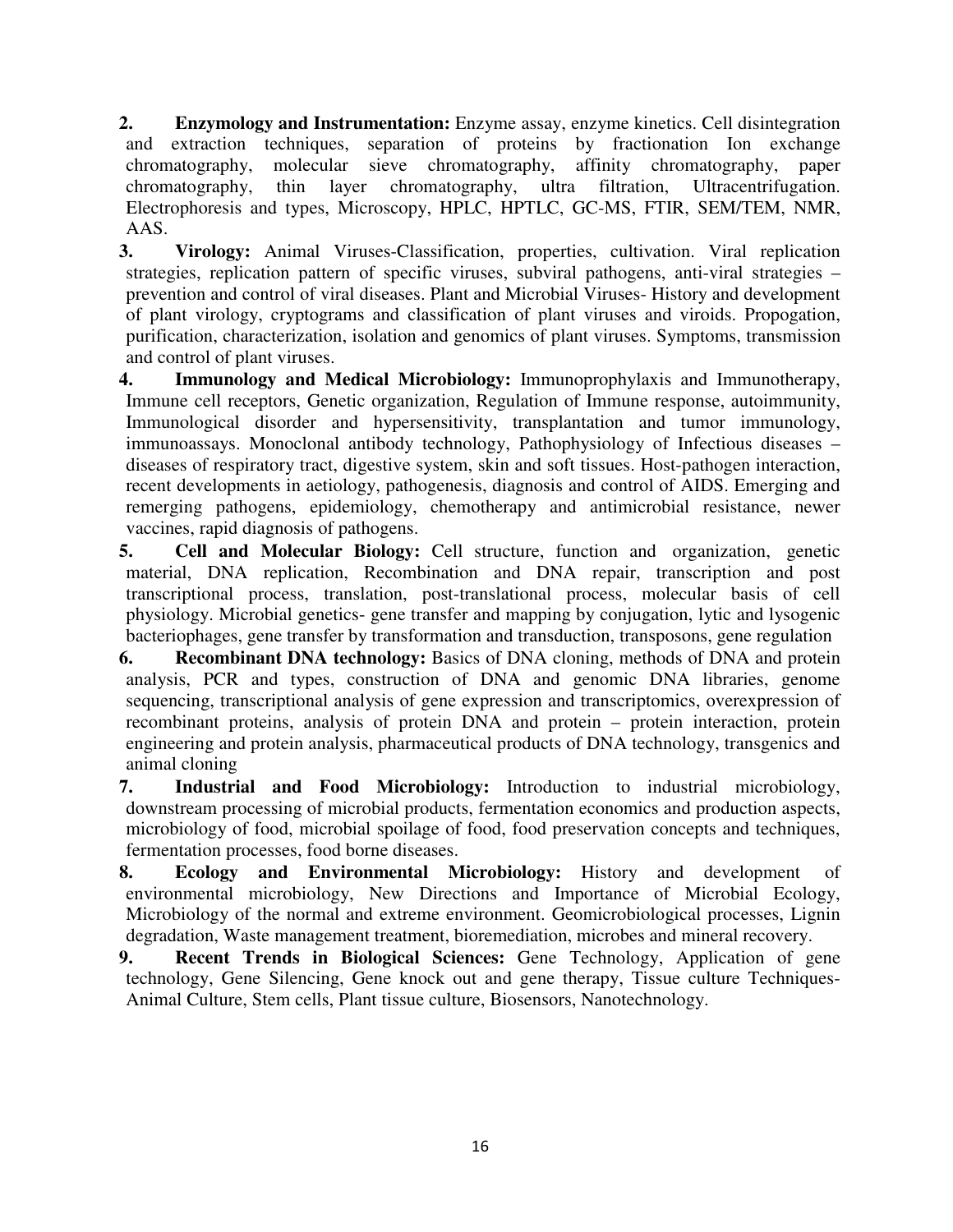#### **16. LIFE SCIENCE**

#### **1. Biomolecules**

Structure of atoms, molecules and chemical bonds Classification, Structure, Properties, Functions of Carbohydrates, Proteins and Lipids, Characteristics & Physico - Chemical properties of nucleic acids, Conformation of nucleic acids, vitamins.

#### **2. Plant Physiology**

Photochemistry and Photosynthesis, Photosynthetic Pigments, Light harvesting complexes, Photo Oxidation of Water, mechanism of electron & Proton transfer, Carbon assimilation, Calvin cycle, Photorespiration and its significance, C4cycle and CAM Pathway, Plant hormones, Phytochromes

#### **3. Animal Physiology and Hormones**

Digestion, Excretion, respiration, circulation, sensory physiology, muscle contraction,

`Thermoregulation, Endocrine & its regulation in man.

#### **4. Biophysics & Biochemical Techniques**

Principles and techniques of Chromatography, Electrophoresis, Spectroscopy (Visible, UV, NMR, ESR, IR, Mass Spectroscopy), Centrifugation, Biological Solutions, X-ray Diffraction, Radiation Biology (Radioisotopes detection & measurement).

#### **5. Advanced Cell Biology & Cell Biology Techniques**

Origin of Life & evolution of cell, cell cycle& its regulation, ultra structure of eukaryotic chromosome, cell-cell interaction, transport across membranes, cytoskeleton, and microscopy. Mitotic and meiotic chromosome preparations, karyotyping, ideogram, camera Lucida, flow cytometry, FISH, chromosome painting.

#### **6. Genetics**

Drosophila & mouse as model organisms, Mendelian principles, deviations from Mendelism, extra nuclear inheritance, Molecular mechanism of Sex determination, Transposable elements, mutations & genotoxicity screening in different organisms, genetic repair mechanisms. Syndromes and genetic diseases of human.

## **7. Molecular Biology**

Central dogma, DNA replication, Transcription, Translation, Post transcription & translation modification, gene regulation, Oncogenes & proto-oncogenes. Cancer therapy.

#### **17. ENGLISH LANGUAGE**

- 1. Literary Theory and Criticism
- 2. Fiction
- 3. Poetry
- 4. Drama
- 5. Indian writing in English
- 6. Trauma Literature
- 7. Indian Writing in Translation
- 8. Linguistics
- 9. New Literatures in English
- 10. Gender and Literature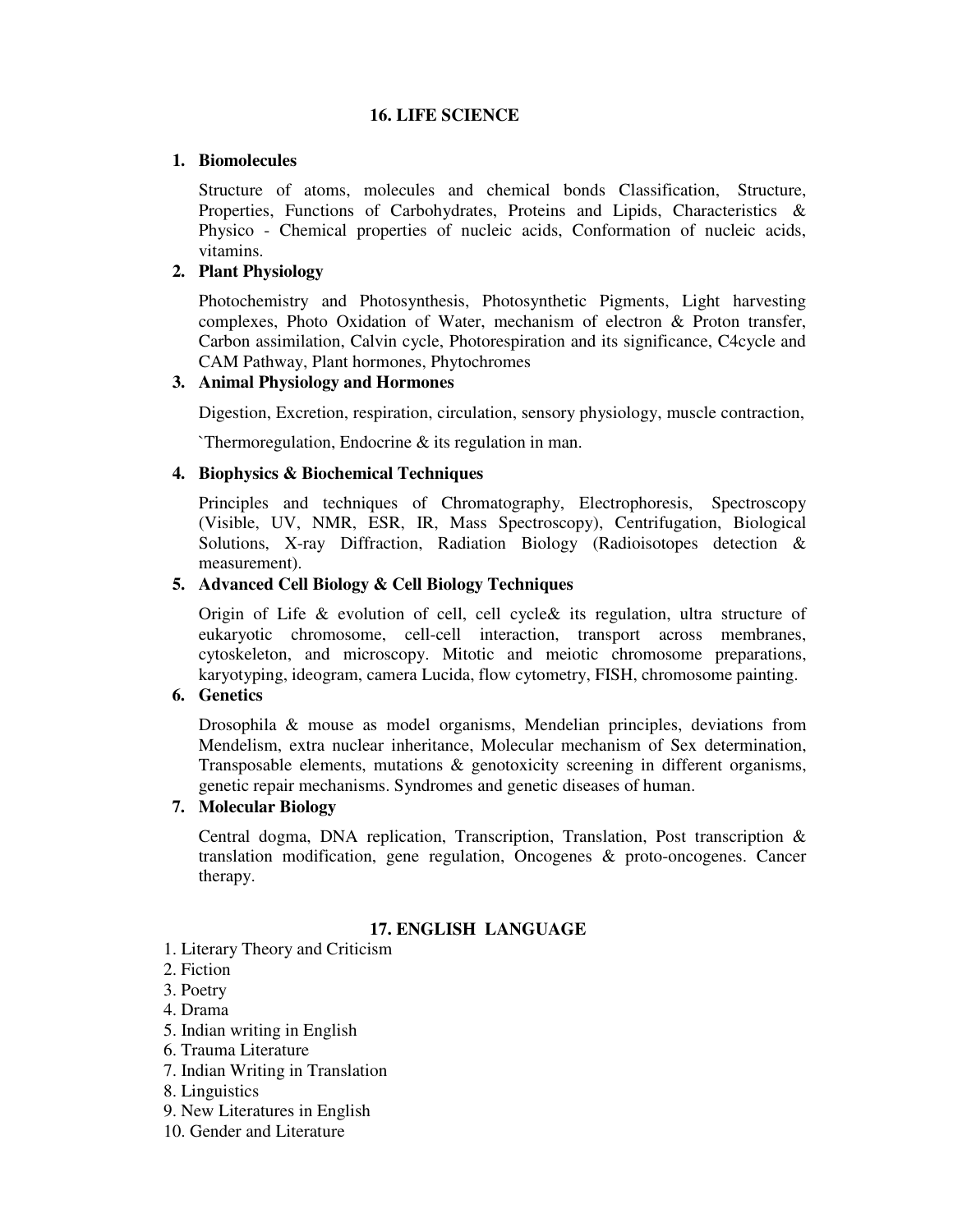# **Fashion Design**

#### **MARKETING AND RETAILING:**

• Introduction to marketing, marketing process and marketing in modern economy, trends in marketing environment, Consumer market trend, overview of market research process and research design, Concept of product, product positioning, Branding, factor affecting price determination, distribution channels, nature and function of distribution channels and physical distribution decision, 4Ps of promotion mix, retailing concept, social and economic significance of retailing, opportunities in retailing, historical perspective of retail in India, types of retailers, retail Strategy, building sustainable competitive advantage, global growth strategies, retail planning process, retail value chain, ethics and social responsibility

## **QUALITY ASSURANCE:**

• Concept of Quality, managing quality through inspection and testing, tools of quality. Inspection and its significance. Defects at different stages of manufacturing like yarn defects, weaving & knitting defects, dyeing, printing and finishing defects, Quality standards as applicable to various types of textiles. ISO 9000, Textile testing, ISO 9000 Series Standards, Introduction to AATCC, ASTM, ISO, BIS, INDIA, Introduction to ecofriendly textiles and environmental impact of Textile Industries, Care labeling & its Importance, terminology, symbols and usage, International care labeling, elementary knowledge of wool & silk marks, laundry aids

## **ENTREPRENEURSHIP:**

• Concepts, nature and traits, leadership, risk taking, decision making, business planning Barriers, Economic and non-economic, Institutional support for new ventures, support organizations like RFC,RIICO,DIC, Financial organizations like IFCI, IDBI, SIDBI and other Banks, Role of government in Entrepreneurial development: government incentives, subsidy and assistance, Promotion of a new venture: search for a business idea, preparation of plan, analysis of entrepreneurial opportunities, assessing the impact of opportunities and threats

## **Fashion Design**

- Structural and applied design variation in fiber, yarn and fabric construction, embroidery, dyeing, printing and finishes.
- **Process of Designing:** Developing textile motifs inspired by nature, Religion, Mythology, Arts & Crafts, Architecture applying elements and principles of design, Motif Development, Big and Small Motifs: Enlargement and Reduction, Growth of a motif, Color harmonies, Combining Motifs from different sources, placements and repeats for all over patterns, **Sustainable fashion:** Meaning & concept, importance and need of sustainability in future market, approaches towards sustainability, global paradigm of green fashion, developments in sustainable fashion, green fashion, key Issues in preventing change, role of retailer in selling socially responsible fashion.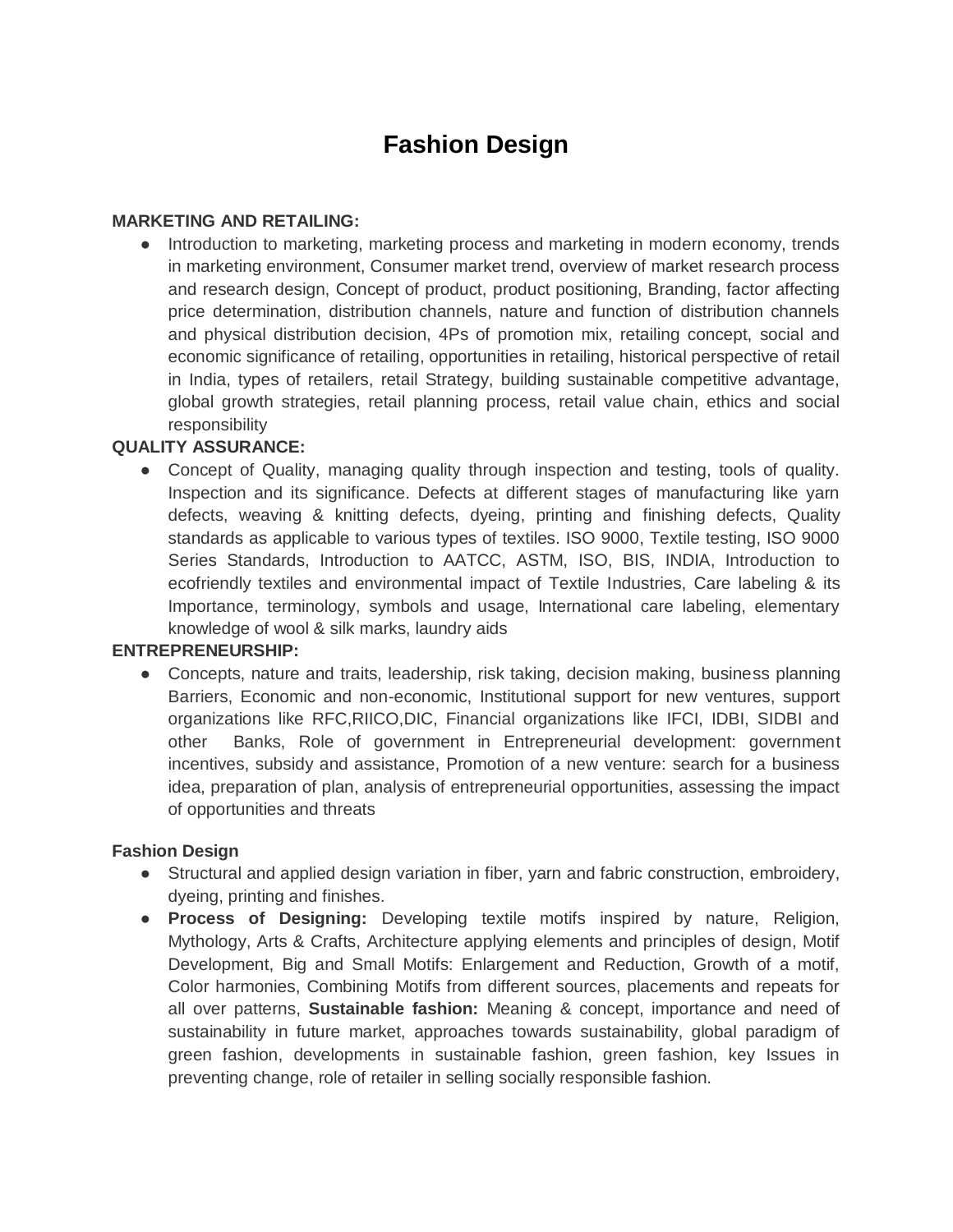- Developing visual diaries and look book and focus on research and developing 2d/3d explorations
- Origin of Fashion, Fashion terminology, Various fashion centers, elements of design, basics principles of designs, sources of inspiration and design, forecasting trends, theories of fashion, seasons, fashion cycle, strengths of Indian fashion Industry.

## **UNDERSTANDING TEXTILES:**

● Chemistry of polymers, types & characteristics, Structure of textile fibers-molecular bonding, length, orientation, and requirements of fiber forming substances, Microscopic structure, manufacturing process, physical & chemical properties of natural fiber, manmade fiber , Basic principles of yarn manufacturing, yarn types & properties, twist and sewing threads, Weaving- terminology, parts of loom, basic weaves, Knitting- warp & weft knits, knitting machines, Other fabric production methods - felting, bonding, knotting, braiding and lacing

# **TEXTILE COLOURATION & FINISHING:**

- Concept of color and its relation to light; classification and its types of dyes/coloring matter, Eco-friendly natural dyes, role of mordents, Chemistry of dyes and composition, method of application, fastness properties, Mechanism of dyeing, Dyeing auxiliaries, Thickening agents, Dyeing machines, Styles & methods of printing.
- Pretreatment processes for Cellulosic, Protein, Manmade fibers like singeing, scouring, bleaching, desizing, degumming, milling, heat setting etc, Finishing – chemistry, method of application and evaluation of softening and stiffening finishes, Types of finishes : Chemical, Mechanical finishes and functional finishes

## **Merchandising**

● Fundamentals of merchandising, responsibilities, planning, controlling and control tools, pricing strategies, pricing formula. Costing principles and strategies, Sourcing strategies, types of sourcing, merchandiser's roles, customer/vendor relationship, global sourcing process, Visual Merchandising, its elements and functions.

## **Apparel Production Technology**

- Taking body measurements for: men, women & children. Methods of pattern making, Fabric preparation, Pattern layout, Marker planning, marker types, efficiency, spreading and cutting tools, equipment, ticketing and bundling, Components of sewing, garment accessories and post production processes, Types of production system
- CAD/CAM in different stages of apparel manufacturing process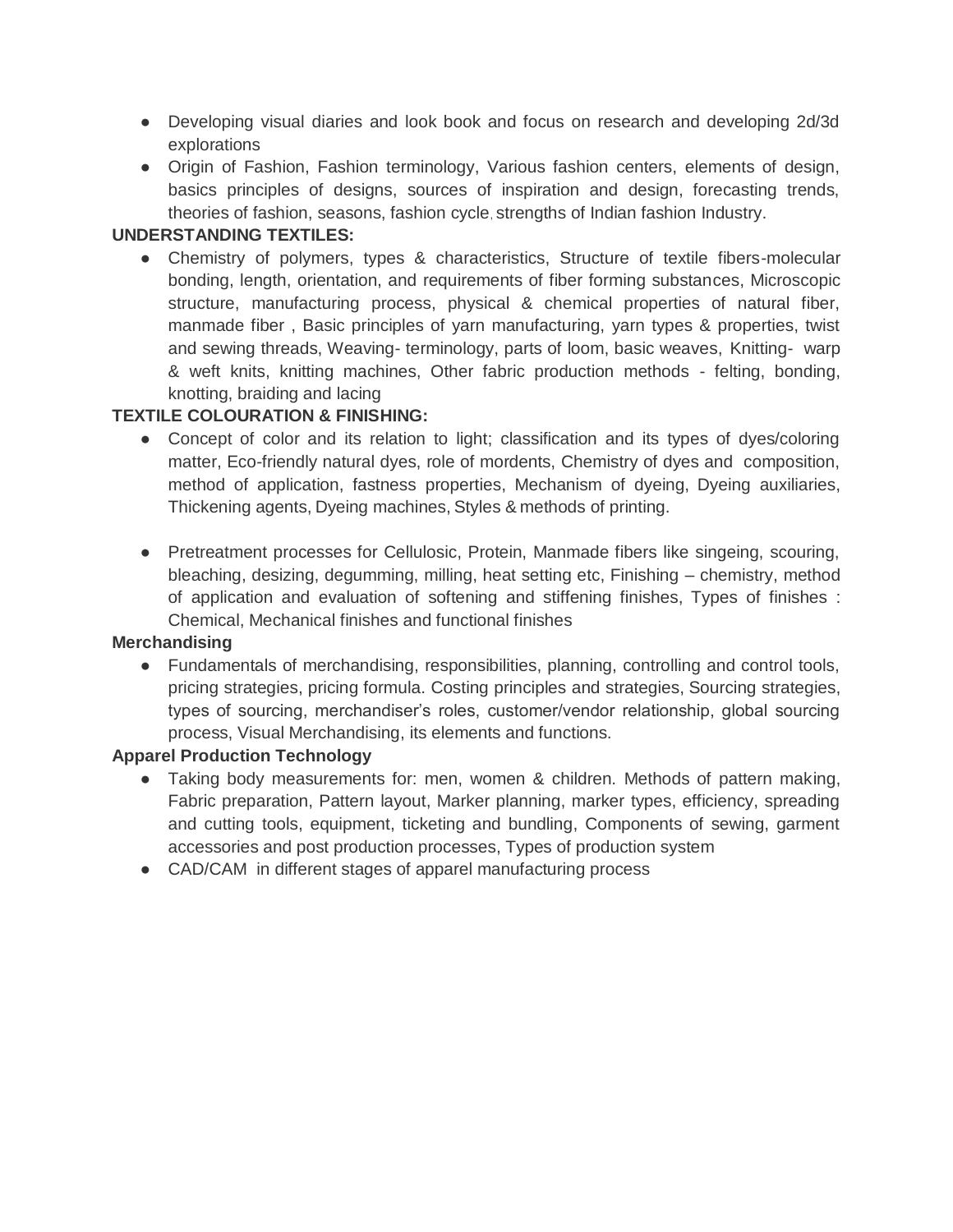# **Commerce**

# **1. Business Administration-**

- $\triangleright$  Principles of Management
- Functions of management: Planning, Organizing, Staffing, controlling,
- > Communication, Leadership, Motivation
- **►** Corporate Governance
- $\triangleright$  Corporate Social Responsibilities

# **2. Marketing –**

- Marketing Task, Concept, Tools
- > Marketing Environment
- Consumer Behaviour and Market Segmentation Product and Pricing Decisions
- $\triangleright$  Direct and Online Marketing

# **3. Business Environment-**

- Equal, Political and Economic Environment E-Commerce
- $\triangleright$  E-Governance
- **►** Corporate Governance
- $\triangleright$  Social Responsibilities of Business
- $\triangleright$  Public and Private Partnership (PPP)
- $\triangleright$  Knowledge Management

# **4. Accountancy-**

- Accounting Concepts
- $\triangleright$  Accounting Conventions
- > Financial Statements
- Accounts of Non Trading Concerns
- $\triangleright$  Company Accounts Issue of Shares
- $\triangleright$  Management Accounting Ratio Analysis
- $\triangleright$  Income Tax Concepts, Computation and Tax Planning by individuals

# **5. Cost and Works Accounting -**

- $\triangleright$  Elements of Cost
- Classification of Cost
- $\triangleright$  Cost Unit
- $\triangleright$  Cost Centre
- $\triangleright$  Methods of Costing
- $\triangleright$  Techniques of Costing
- $\triangleright$  Cost Audit

# **6. Goods & Service Tax (GST)**

- $\triangleright$  Basics of GST
- CGST, SGST, IGST, UTGST
- $\triangleright$  Threshold limit of GST
- $\triangleright$  Documentation under GST

# **7. Indian Companies Act-**

- $\triangleright$  Formation and Incorporation of Companies
- $\triangleright$  Memorandum of Association